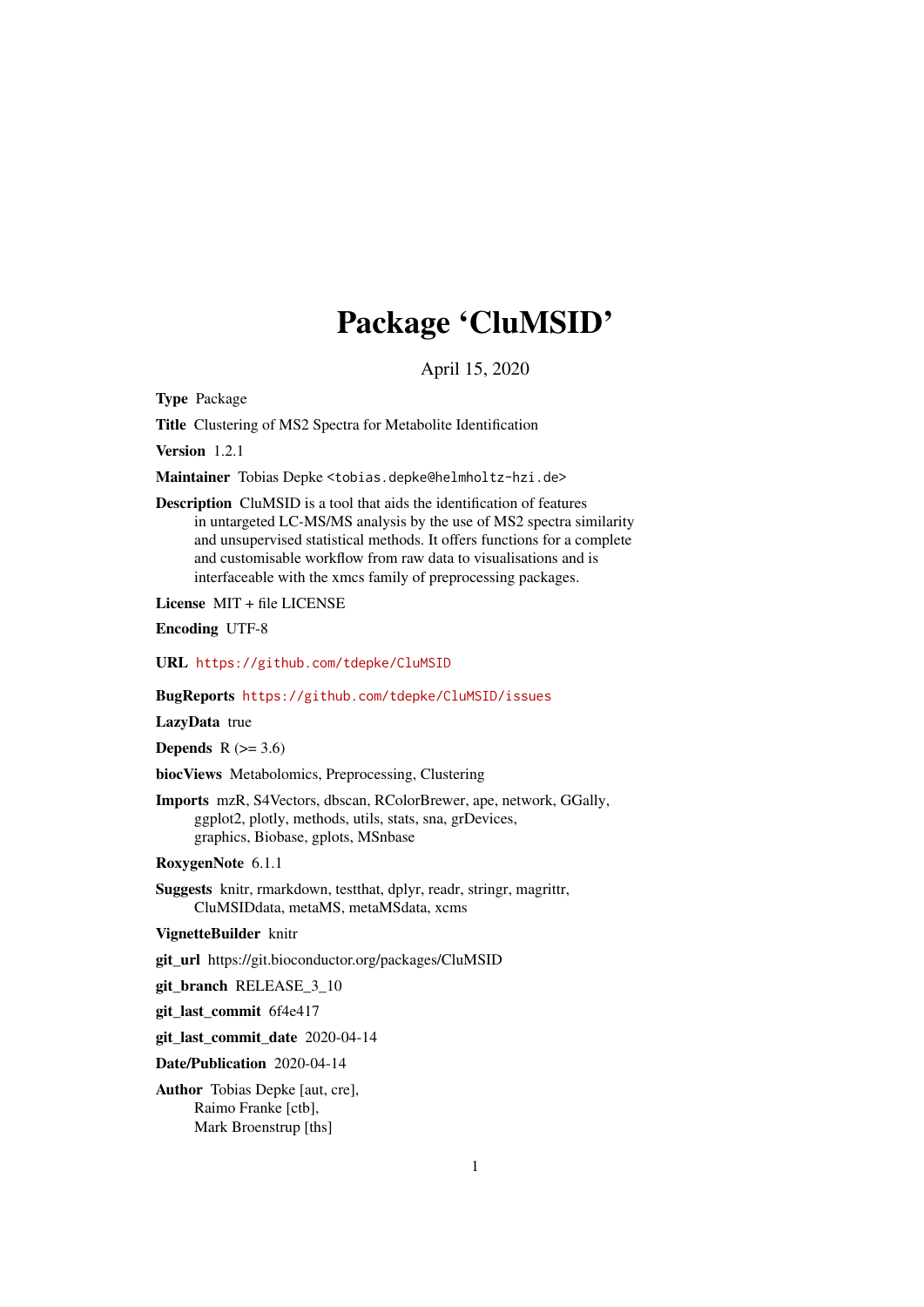## <span id="page-1-0"></span>R topics documented:

|       | $\overline{4}$ |
|-------|----------------|
|       | $\overline{4}$ |
|       | 5              |
|       | 6              |
|       | $\overline{7}$ |
|       | $\tau$         |
|       | $\overline{8}$ |
|       | -9             |
|       | - 9            |
|       |                |
|       |                |
|       |                |
|       |                |
|       |                |
|       |                |
|       |                |
|       |                |
|       |                |
|       |                |
|       |                |
|       |                |
|       |                |
|       |                |
|       |                |
| Index | 22             |

accessors *Accessor functions for individual slots of* [MS2spectrum](#page-14-1) *and* [pseudospectrum](#page-18-1) *objects*

#### Description

Accessor functions for individual slots of [MS2spectrum](#page-14-1) and [pseudospectrum](#page-18-1) objects

#### Usage

```
accessID(x)
```
accessAnnotation(x)

accessPrecursor(x)

accessRT(x)

accessPolarity(x)

accessSpectrum(x)

accessNeutralLosses(x)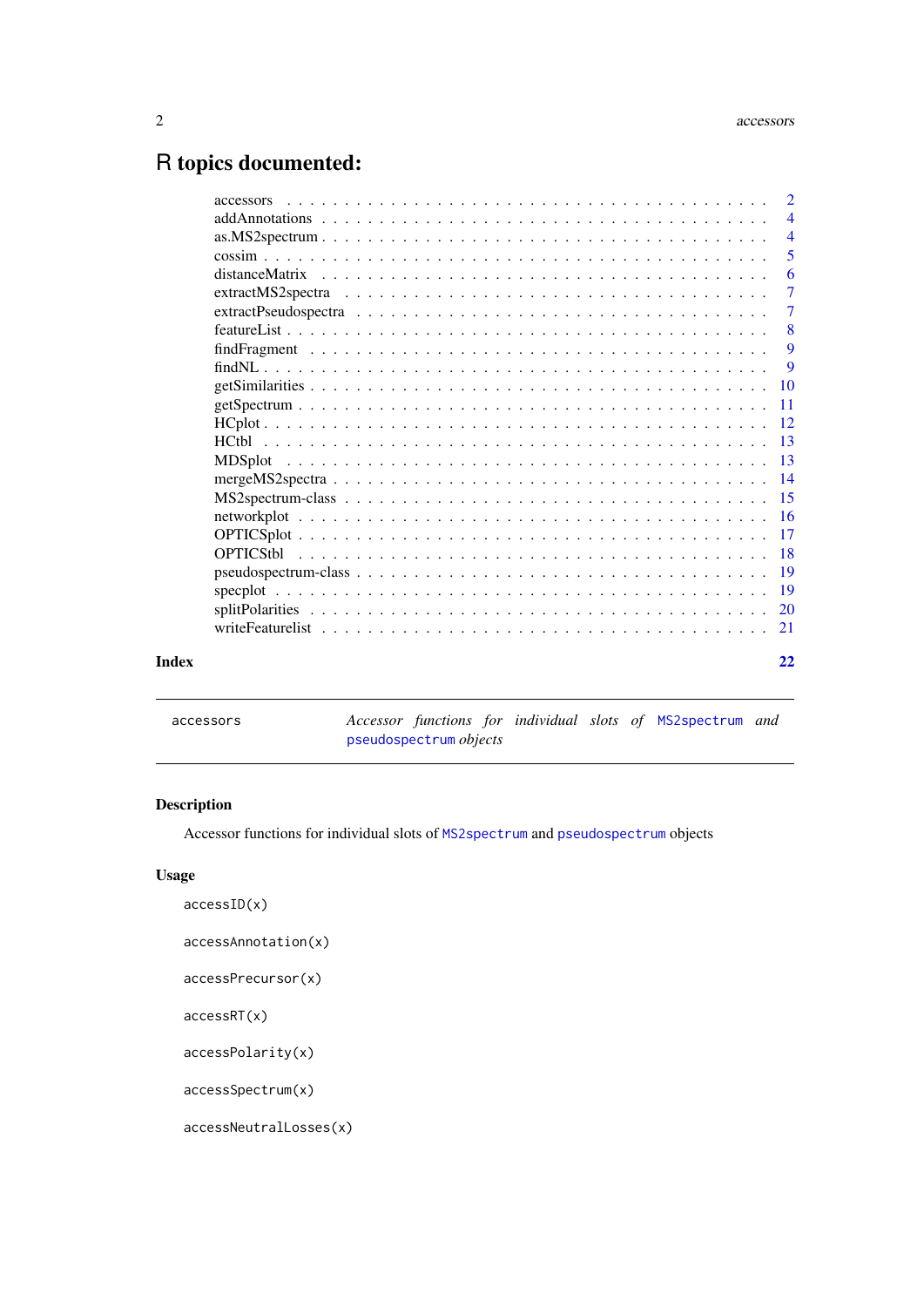#### <span id="page-2-0"></span>accessors 3

#### Arguments

x An object of class [MS2spectrum](#page-14-1) or [pseudospectrum](#page-18-1)

#### Value

The value of the respective slot of the object (id, annotation, precursor, rt, spectrum, neutral\_losses)

```
load(file = system.file("extdata",
    "annotatedSpeclist.RData",
    package = "CluMSIDdata"))
accessID(annotatedSpeclist[[1]])
load(file = system.file("extdata",
    "annotatedSpeclist.RData",
    package = "CluMSIDdata"))
accessAnnotation(annotatedSpeclist[[1]])
load(file = system.file("extdata",
    "annotatedSpeclist.RData",
    package = "CluMSIDdata"))
accessPrecursor(annotatedSpeclist[[1]])
load(file = system.file("extdata",
    "annotatedSpeclist.RData",
    package = "CluMSIDdata"))
accessRT(annotatedSpeclist[[1]])
load(file = system.file("extdata",
    "annotatedSpeclist.RData",
    package = "CluMSIDdata"))
accessPolarity(annotatedSpeclist[[1]])
load(file = system.file("extdata",
    "annotatedSpeclist.RData",
    package = "CluMSIDdata"))
accessSpectrum(annotatedSpeclist[[1]])
load(file = system.file("extdata",
    "annotatedSpeclist.RData",
    package = "CluMSIDdata"))
accessNeutralLosses(annotatedSpeclist[[1]])
```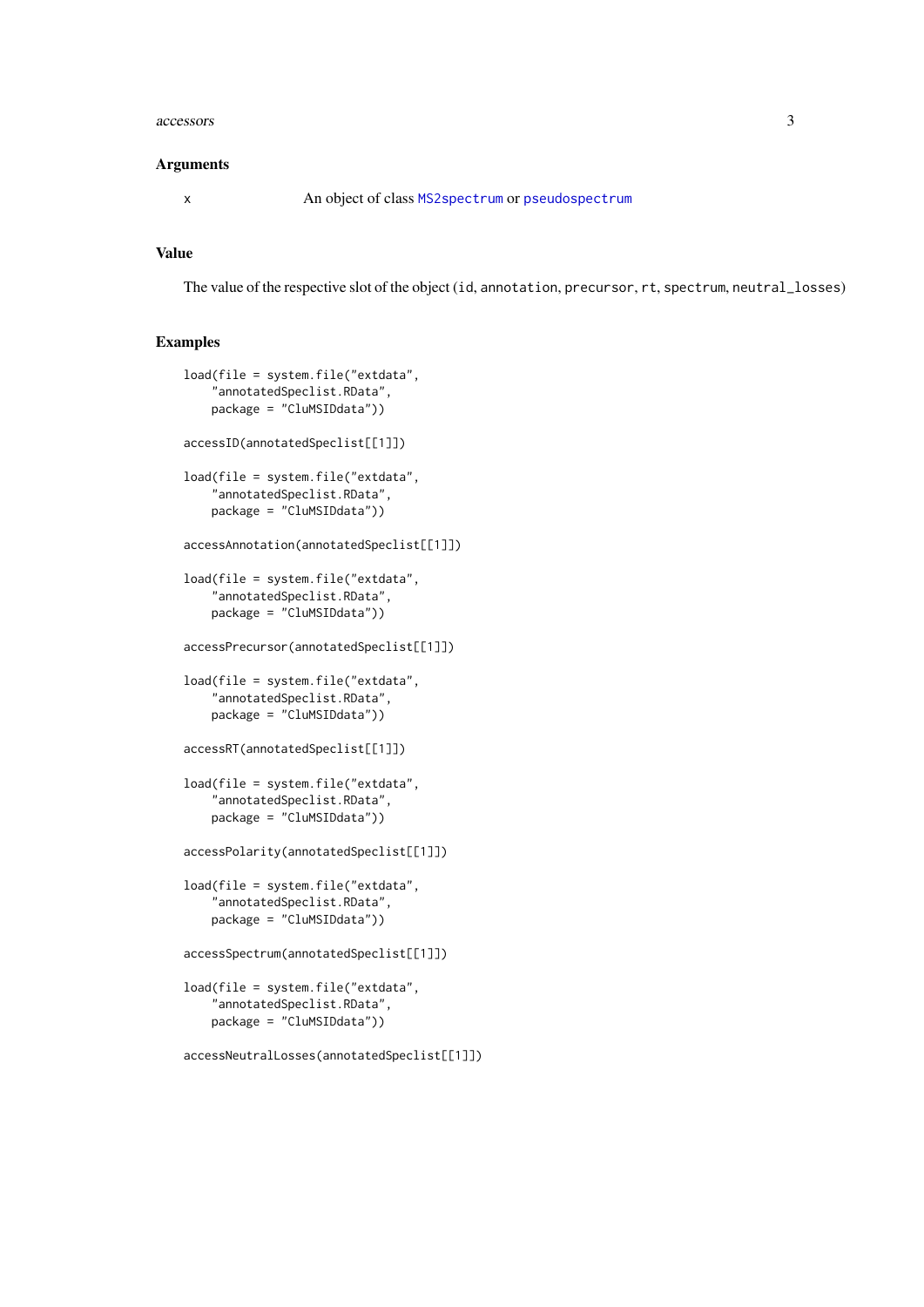<span id="page-3-0"></span>

#### Description

addAnnotations is used to add annotations that have been assigned externally, e.g. by library search, to a list of MS2spectrum objects as produced by extractMS2spectra and mergeSpecList.

#### Usage

```
addAnnotations(featlist, annolist, annotationColumn = 4)
```
#### Arguments

| featlist         | A list of MS2 spectrum objects as produced by extractMS2 spectra and merge SpecList                                                                                                                     |
|------------------|---------------------------------------------------------------------------------------------------------------------------------------------------------------------------------------------------------|
| annolist         | A list of annotations, either as a data. frame or csy file. The order of features<br>must be the same as in featlist. Please see the package vignette for a detailed<br>example!                        |
| annotationColumn |                                                                                                                                                                                                         |
|                  | The column of annolist were the annotation is found. Default is 4, which is<br>the case if writeFeaturelist followed by manual addition of annotations, e.g.<br>in Excel, is used to generate annolist. |

#### Value

A list of MS2spectrum objects as produced by extractMS2spectra and mergeSpecList with external annotations added to the annotation slot of each MS2spectrum object.

#### Examples

```
load(file = system.file("extdata",
    "featlist.RData",
    package = "CluMSIDdata"))
addAnnotations(featlist, system.file("extdata",
                "post_anno.csv",
                package = "CluMSIDdata"),
                annotationColumn = 4)
```
as.MS2spectrum *Convert spectra from* MSnbase *classes*

#### Description

Convert spectra from MSnbase classes

#### Usage

as.MS2spectrum(x)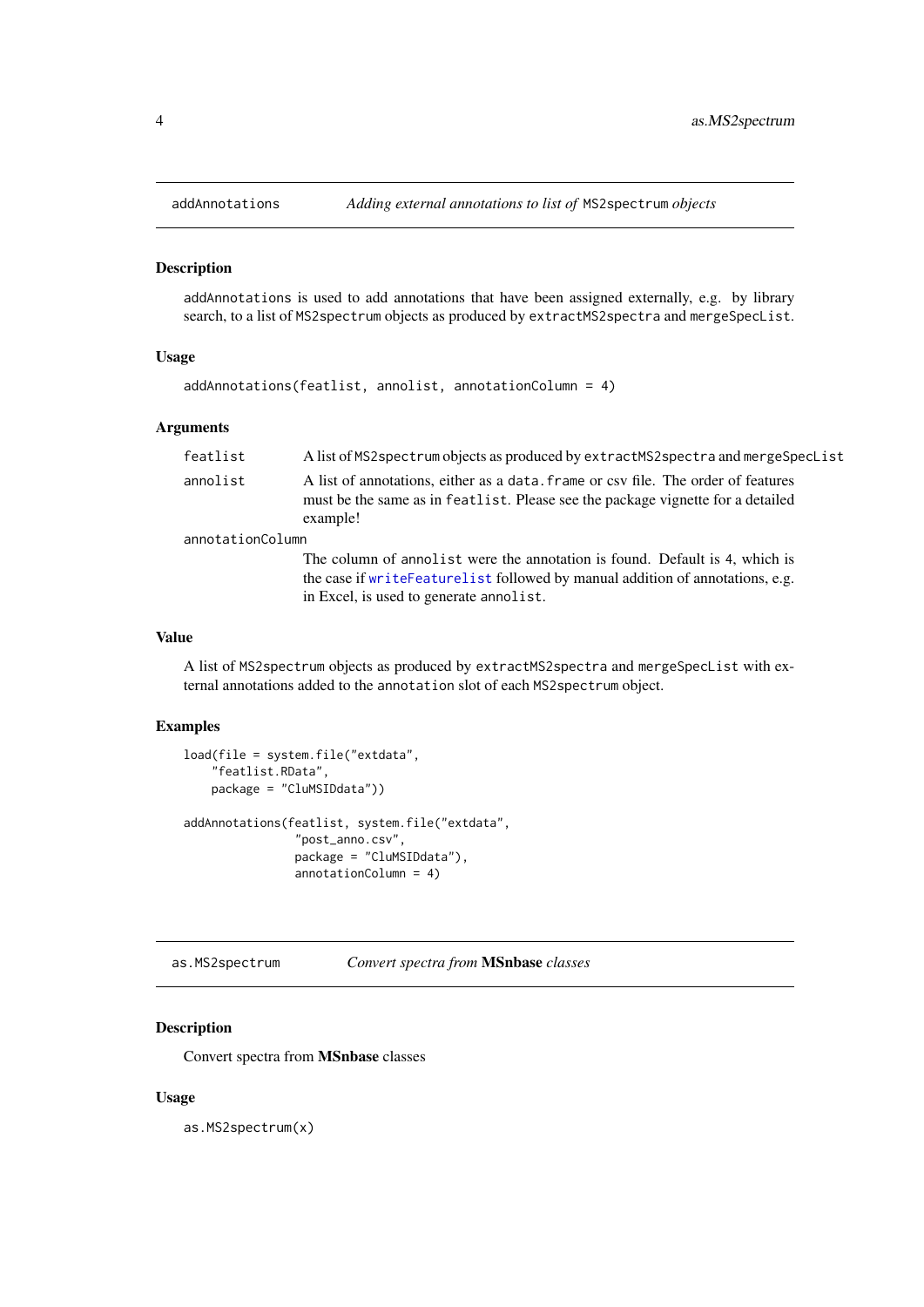#### <span id="page-4-0"></span>cossim to the contract of the contract of the contract of the contract of the contract of the contract of the contract of the contract of the contract of the contract of the contract of the contract of the contract of the

#### Arguments

x An object of class [Spectrum](#page-0-0) or [Spectrum2](#page-0-0)

#### Value

An object of class [MS2spectrum](#page-14-1)

#### Examples

```
#Load a "Spectrum2" object from MSnbase
library(MSnbase)
sp <- itraqdata[["X1"]]
#Convert this object to "MS2spectrum" class
new_sp <- as.MS2spectrum(sp)
#Or alternatively:
new_sp <- as(sp, "MS2spectrum")
```
<span id="page-4-1"></span>cossim *Calculate cosine similarity between two spectra*

#### Description

cossim() calculates the cosine of the spectral constrast angle as a measure for the similarity of two spectra.

#### Usage

```
\text{cossim}(x, y, \text{type} = c("spectrum", "neutral_losses"),mzTolerance = 1e-05)
## S4 method for signature 'MS2spectrum, MS2spectrum'
\cos\sin(x, y, \text{ type } = c("spectrum","neutral_losses"), mzTolerance = 1e-05)
## S4 method for signature 'pseudospectrum, pseudospectrum'
cossim(x, y,
    type = c("spectrum", "neutral_losses"), mzTolerance = 1e-05)
```
#### Arguments

| x, y        | MS2 spectra, either as matrix, MS2 spectrum or pseudospectrum objects. x<br>and y must have the same class.                                     |
|-------------|-------------------------------------------------------------------------------------------------------------------------------------------------|
| type        | Whether similarity between spectra ("spectrum", default) or neutral loss pat-<br>terns ("neutral_losses") is to be compared                     |
| mzTolerance | The m/z tolerance used for merging. If two fragment peaks are within tolerance,<br>they are regarded as the same. Defaults to 1e-5, i.e. 10ppm. |

#### Value

The cosine similarity of x and y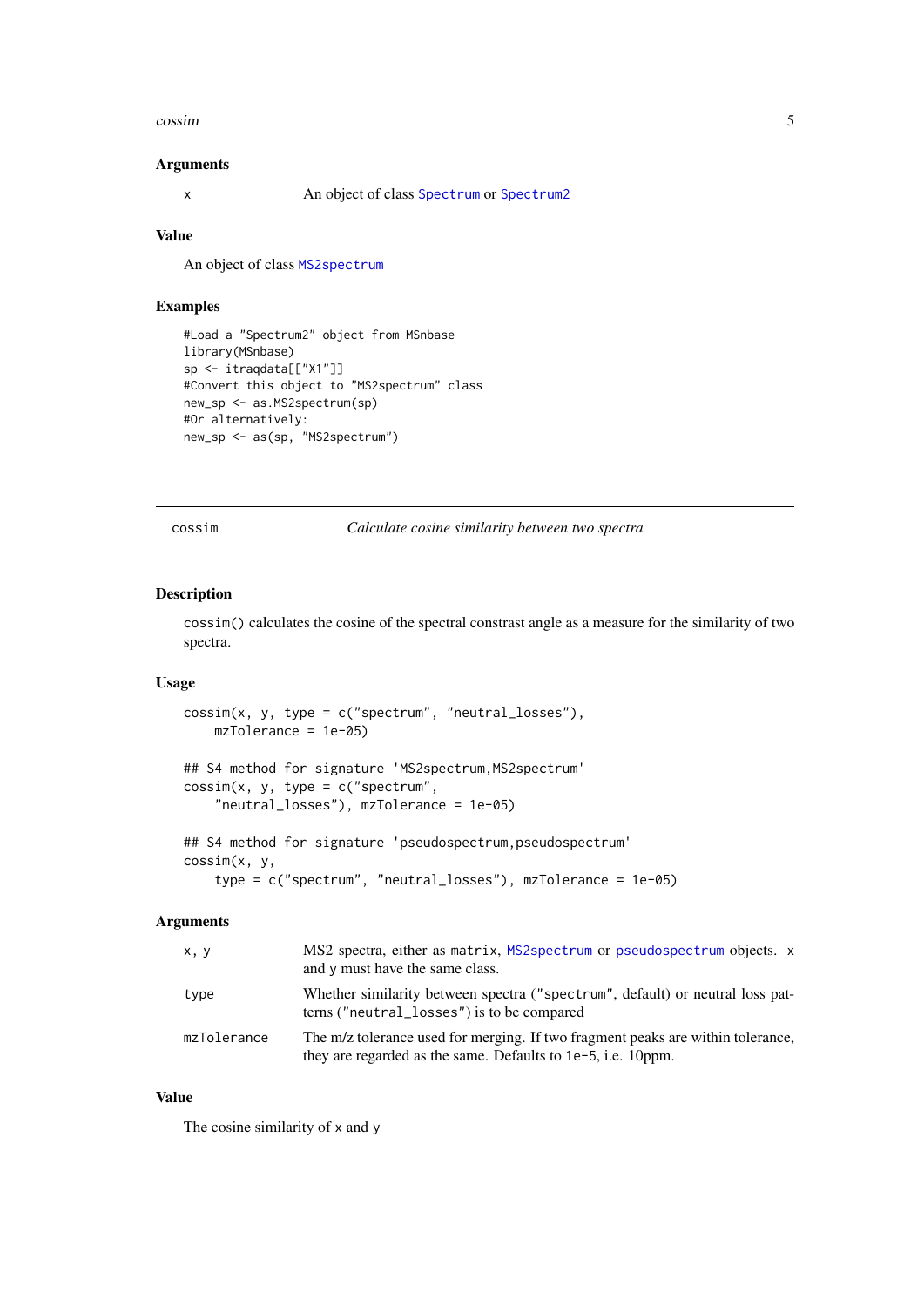#### Methods (by class)

- x = MS2spectrum,y = MS2spectrum: cossim method for [MS2spectrum](#page-14-1) objects
- x = pseudospectrum,y = pseudospectrum: cossim method for [pseudospectrum](#page-18-1) objects

#### Examples

```
load(file = system.file("extdata",
    "annotatedSpeclist.RData",
    package = "CluMSIDdata"))
```
cossim(annotatedSpeclist[[1]], annotatedSpeclist[[2]])

<span id="page-5-1"></span>distanceMatrix *Create distance matrix from list of spectra*

#### Description

distanceMatrix() creates a distance matrix from a list of MS2 spectra, MS1 pseudospectra or neutral loss patterns by pairwise comparison using the specified distance function. This distance matrix is the basis for CluMSID's data mining functions.

#### Usage

```
distanceMatrix(speclist, distFun = "cossim", type = c("spectrum",
    "neutral_losses"), mz_tolerance = 1e-05)
```
#### Arguments

| speclist     | A list of MS2 spectrum or pseudospectrum objects as generated by extractMS2 spectra<br>or extractPseudospectra.                                                                                                      |
|--------------|----------------------------------------------------------------------------------------------------------------------------------------------------------------------------------------------------------------------|
| distFun      | The distance function to be used. At the moment, only cossime is implemented.                                                                                                                                        |
| type         | "spectrum" (default) for MS2 spectra or MS1 pseudospectra or "neutral_losses"<br>for neutral loss patterns.                                                                                                          |
| mz_tolerance | The $m/z$ tolerance to be used for merging, default is 1e-5, i.e. $+\prime$ -10ppm. If<br>the mass-to-charge ratios of two peaks differ less than $mz$ <i>tolerance</i> , they are<br>assumed to have the same $m/z$ |

#### Value

A numeric length(speclist) by length(speclist) matrix containing pairwise distances (1 similarity) between all features in speclist. Row and column names are taken from the id slot or, if present, pasted from the id and annotation slots of the [MS2spectrum](#page-14-1) or [pseudospectrum](#page-18-1) objects.

#### Examples

```
load(file = system.file("extdata",
    "annotatedSpeclist.RData",
    package = "CluMSIDdata"))
```
distanceMatrix(annotatedSpeclist[1:20])

<span id="page-5-0"></span>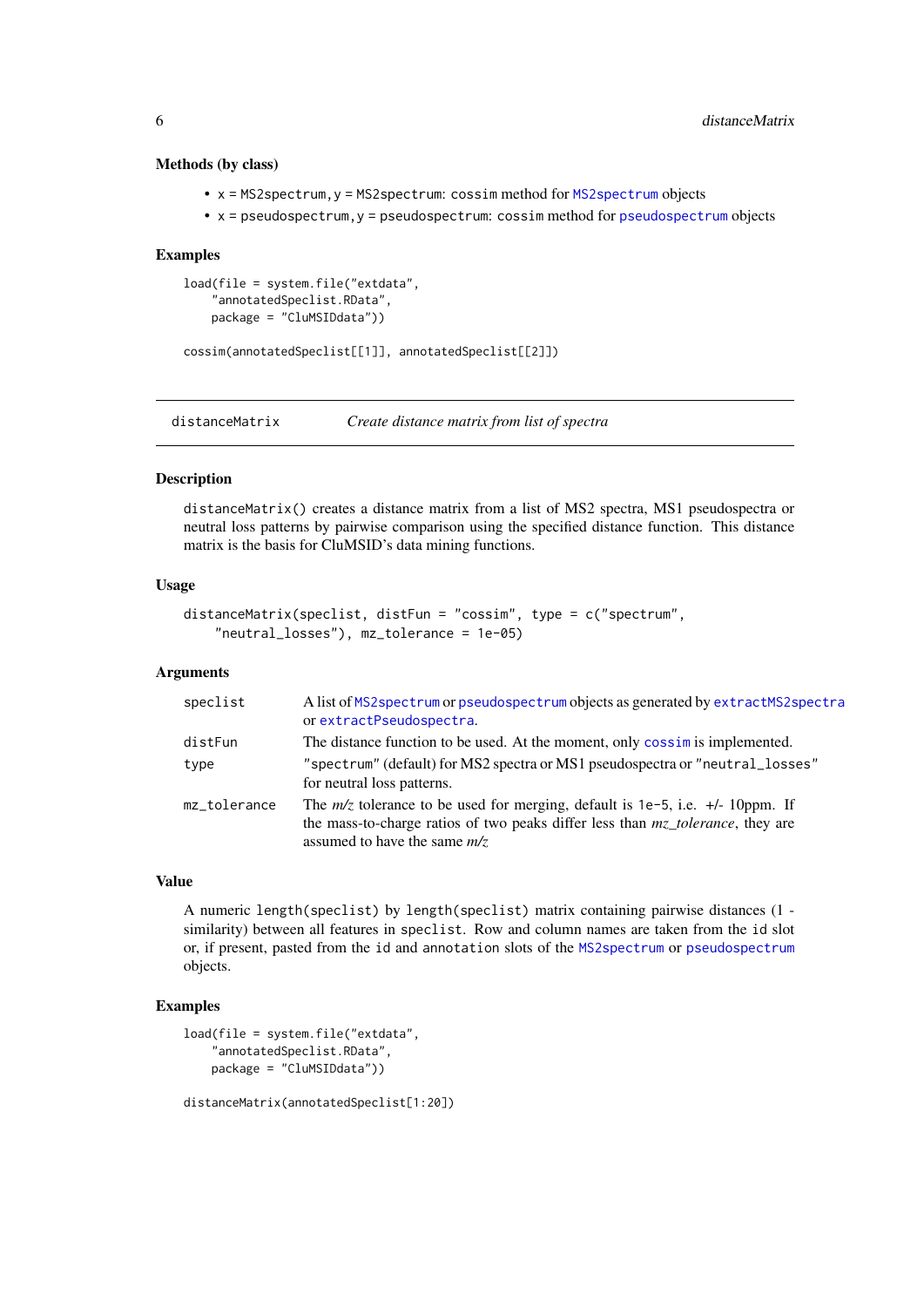<span id="page-6-1"></span><span id="page-6-0"></span>extractMS2spectra *Extract MS2 spectra from raw data files*

#### Description

extractMS2spectra() is used to extract MS2 spectra from raw data files, e.g. mzXML files.

#### Usage

```
extractMS2spectra(MSfile, min_peaks = 2, recalibrate_precursor = FALSE,
   RTIims = NULL
```
#### Arguments

| MSfile                | An LC-MS/MS raw data file in one of the non-proprietary formats that can be<br>parsed by mzR, e.g. mzXML or mzML.                                                                                                                                                                                             |
|-----------------------|---------------------------------------------------------------------------------------------------------------------------------------------------------------------------------------------------------------------------------------------------------------------------------------------------------------|
| min_peaks             | Minimum number of peaks in MS2 spectrum, defaults to 2. Spectra with less<br>than min_peaks fragment peaks will be ignored and not extracted.                                                                                                                                                                 |
| recalibrate_precursor |                                                                                                                                                                                                                                                                                                               |
|                       | Logical, defaults to FALSE. Applicable only for files that were exported to mzXML<br>using a deprecated version of Bruker Compass Xport $(< 3.0.13)$ . If set to TRUE,<br>the precursor m/z will be recalculated from the respective fragment m/z in the<br>MS2 spectrum. For details, see Depke et al. 2017. |
| RTlims                | Retention time interval for the extraction of spectra. Provide as numeric vector<br>of length 2. Spectra with retention time $\lt R$ RT1 ims[1] or $>$ RT1 ims[2] will be<br>ignored.                                                                                                                         |

#### Value

A list with objects of class MS2spectrum, containing MS2 spectra extracted from the raw data.

#### Examples

```
my_spectra <- extractMS2spectra(MSfile = system.file("extdata",
                                "PoolA_R_SE.mzXML",
                                package = "CluMSIDdata"),
                                min\_peaks = 4, RTlims = c(0,10)
```
<span id="page-6-2"></span>extractPseudospectra *Extract pseudospectra*

#### Description

extractPseudospectra() is used to extract MS1 pseudospectra from CAMERA output.

```
extractPseudospectra(x, min_peaks = 1, intensity_columns = NULL)
```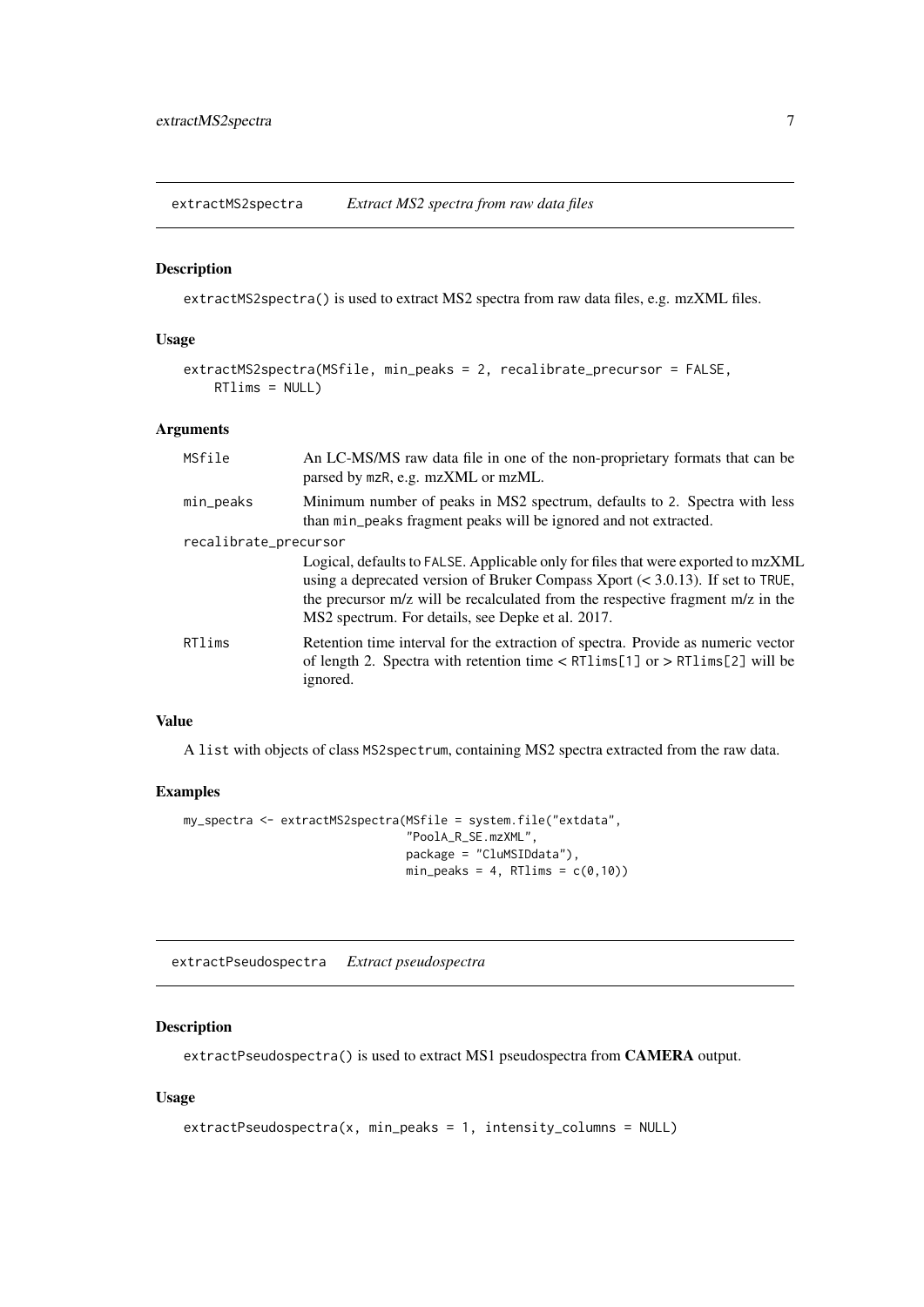#### <span id="page-7-0"></span>Arguments

| x                 | <b>CAMERA</b> output that contains information on pseudospectra. Can either be of<br>class data. frame or xsAnnotate. It is recommended to use either xsAnnotate<br>objects or data. frames generated from XCMSonline results tables but other<br>data. frames are possible. |
|-------------------|------------------------------------------------------------------------------------------------------------------------------------------------------------------------------------------------------------------------------------------------------------------------------|
| min_peaks         | Minimum number of peaks in pseudospectrum, defaults to 1. See extractMS2spectra.                                                                                                                                                                                             |
| intensity_columns |                                                                                                                                                                                                                                                                              |
|                   | Numeric, defaults to NULL. If a data. frame is used as input which has not been<br>generated from an XCMS online results table, the indices of the columns that<br>contain the peak intensities in the different samples have to be indicated as<br>intensity_columns.       |

#### Value

A list of pseudospectra, stored as objects of class [pseudospectrum](#page-18-1), analogous to the output of [extractMS2spectra](#page-6-1).

#### Examples

```
pstable <- readr::read_delim(file = system.file("extdata",
                                "TD035_XCMS.annotated.diffreport.tsv",
                                package = "CluMSIDdata"), delim = "\t")
```
pseudospeclist <- extractPseudospectra(pstable, min\_peaks = 2)

<span id="page-7-1"></span>

| featureList |                            | Generate a data. frame with feature information from list of |  |  |  |
|-------------|----------------------------|--------------------------------------------------------------|--|--|--|
|             | MS2spectrum <i>objects</i> |                                                              |  |  |  |

#### Description

featureList generates a data.frame that contains feature ID, precurosur  $m/z$  and retention time for all features contained in a list of MS2spectrum objects as produced by extractMS2spectra and mergeSpecList. featureList is used internally by [writeFeaturelist](#page-20-1).

#### Usage

```
featureList(featlist)
```
#### Arguments

featlist A list of MS2spectrum objects as produced by extractMS2spectra and mergeSpecList

#### Details

Although originally designed for lists of MS2spectrum objects, the function also works with lists of pseudospectrum objects. In this case, NA is given for precursor *m/z*.

#### Value

A data.frame that contains feature ID, precurosur *m/z* (if available) and retention time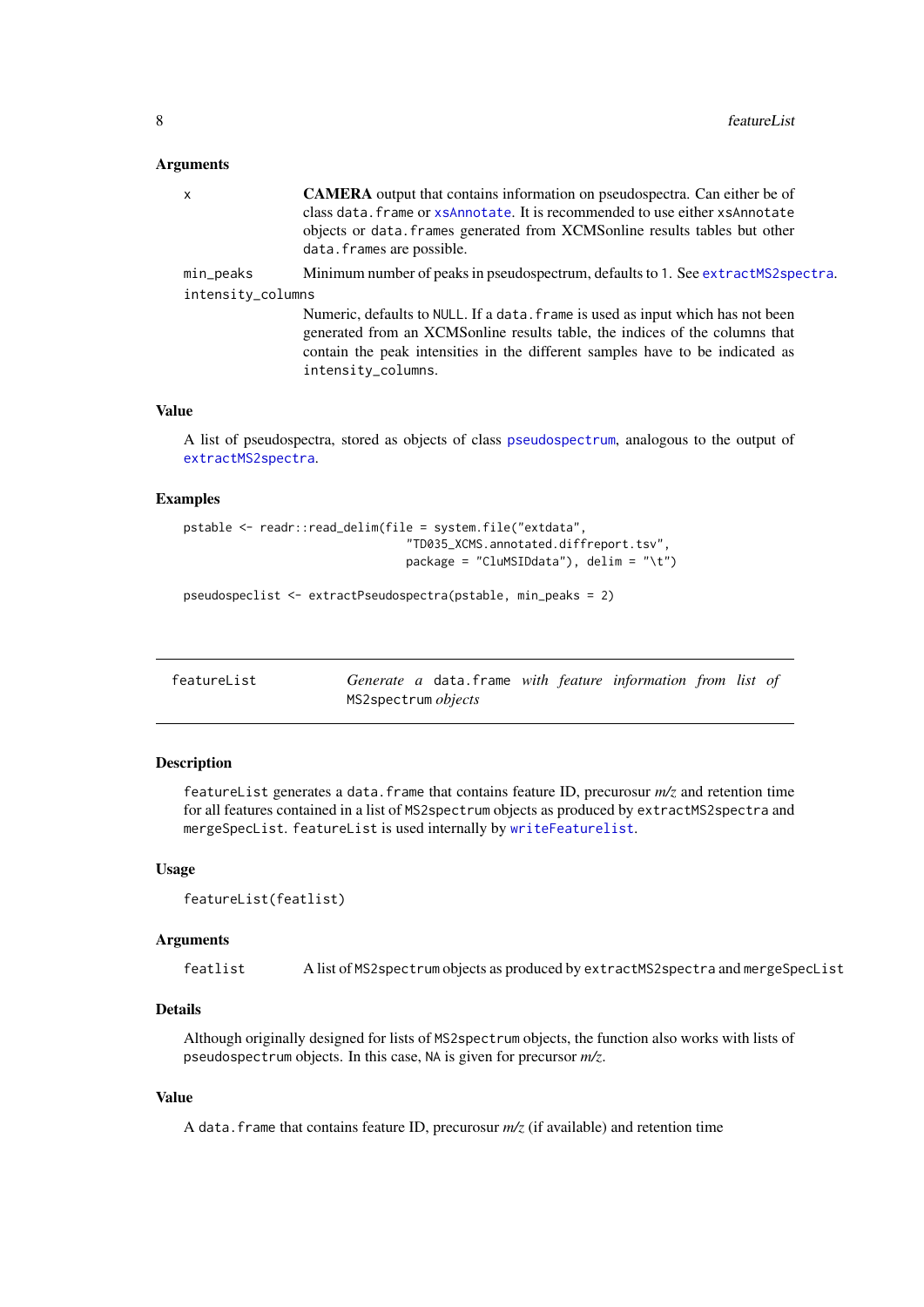#### <span id="page-8-0"></span>findFragment 9

#### Examples

```
load(file = system.file("extdata",
    "featlist.RData",
    package = "CluMSIDdata"))
pre_anno <- featureList(featlist)
```
<span id="page-8-2"></span>findFragment *Find spectra that contain a specific fragment*

#### Description

findFragment is used to find spectra that contain a specific fragment ion. Its sister function is [findNL](#page-8-1), which finds specific neutral losses. Both functions work analogous to [getSpectrum](#page-10-1).

#### Usage

```
findFragment(featlist, mz, tolerance = 1e-05)
```
#### Arguments

| featlist  | a list that contains only objects of class MS2spectrum                                  |
|-----------|-----------------------------------------------------------------------------------------|
| mz        | The mass-to-charge ratio of the fragment ion of interest.                               |
| tolerance | The $m/z$ tolerance for the fragment ion search. Default is $1E-05$ , i.e. $+/-10$ ppm. |

#### Value

If the respective fragment is only found in one spectrum, the output is an object of class [MS2spectrum](#page-14-1); if it is found in more than one spectrum, the output is a list of [MS2spectrum](#page-14-1) objects.

#### Examples

```
load(file = system.file("extdata",
    "annotatedSpeclist.RData",
    package = "CluMSIDdata"))
putativeAQs <- findFragment(annotatedSpeclist, 159.068)
```
<span id="page-8-1"></span>findNL *Find spectra that contain a specific neutral loss*

#### Description

findNL is used to find spectra that contain a specific neutral loss. Its sister function is [findFragment](#page-8-2), which finds specific fragment ions. Both functions work analogous to [getSpectrum](#page-10-1).

```
findNL(featlist, mz, tolerance = 1e-05)
```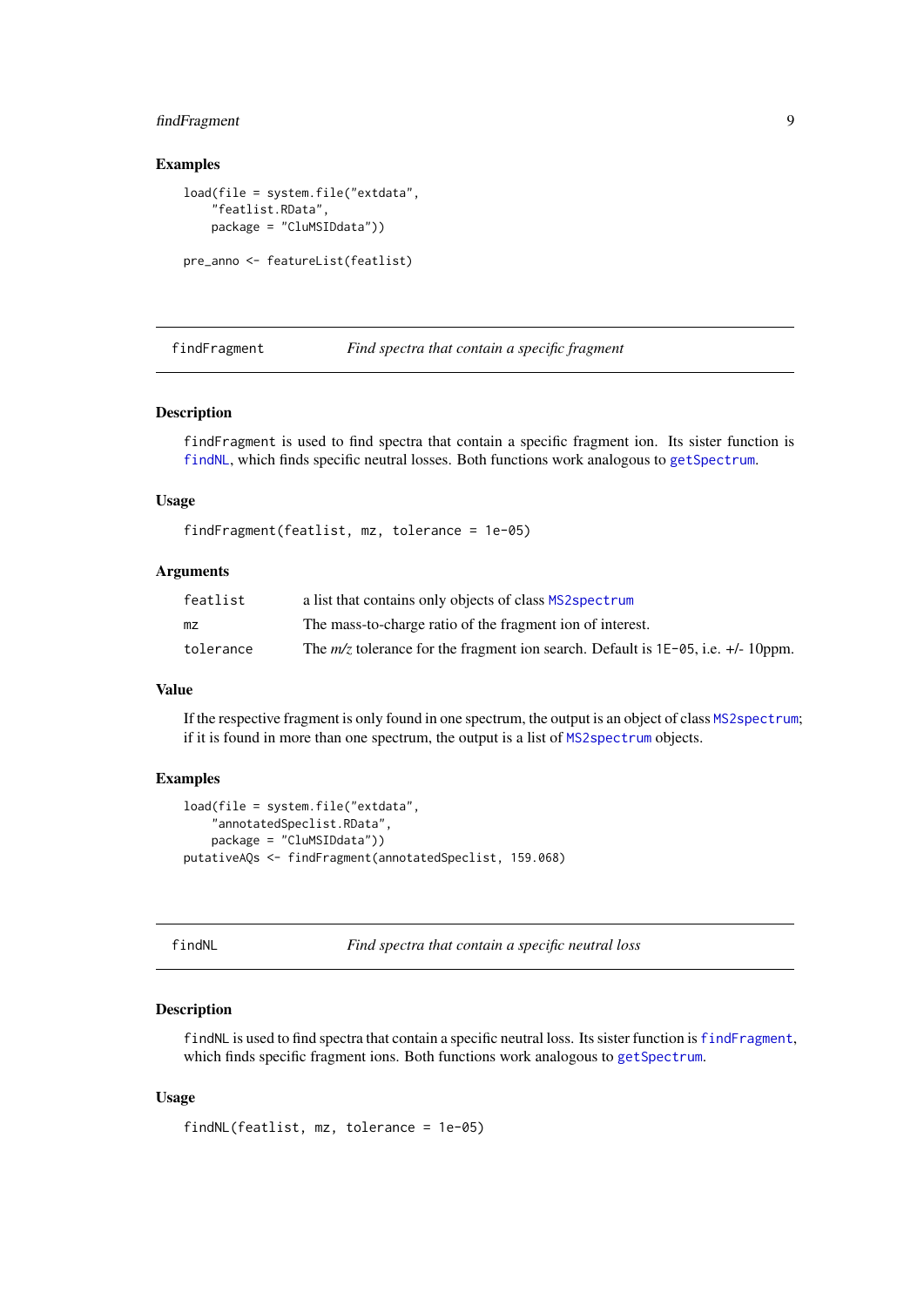#### <span id="page-9-0"></span>Arguments

| featlist  | a list that contains only objects of class MS2 spectrum                                   |
|-----------|-------------------------------------------------------------------------------------------|
| mz        | The mass-to-charge ratio of the neutral loss of interest.                                 |
| tolerance | The $m/z$ tolerance for the neutral loss search. Default is 1E-05, i.e. $+\prime$ -10ppm. |

#### Value

If the respective neutral loss is only found in one spectrum, the output is an object of class [MS2spectrum](#page-14-1); if it is found in more than one spectrum, the output is a list of [MS2spectrum](#page-14-1) objects.

#### Examples

```
load(file = system.file("extdata",
    "annotatedSpeclist.RData",
    package = "CluMSIDdata"))
findNL(annotatedSpeclist, 212.009)
```
getSimilarities *Match one spectrum against a set of spectra*

#### Description

getSimilarities calculates the similarities of one spectrum or neutral loss pattern to a set of other spectra or neutral loss patterns.

#### Usage

```
getSimilarities(spec, speclist, type = c("spectrum", "neutral_losses"),
   hits_only = FALSE)
```
#### Arguments

| spec      | The spectrum to be compared to other spectra. Can be either an object of class<br>MS2spectrum or a two-column numerical matrix that contains fragment mass-<br>to-charge ratios in the first and intensities in the second column.                                                                            |
|-----------|---------------------------------------------------------------------------------------------------------------------------------------------------------------------------------------------------------------------------------------------------------------------------------------------------------------|
| speclist  | The set of spectra to which spec is to be compared. Must be a list where<br>every entry is an object of class MS2 spectrum. Can be generated from an<br>mzXML file with extractMS2spectra and mergeMS2spectra or constructed<br>using new ("MS2 spectrum", ) for every list entry (see vignette for details). |
| type      | Specifies whether MS2 spectra or neutral loss patterns are to be compared. Must<br>be either 'spectrum' (default) or 'neutral_losses'.                                                                                                                                                                        |
| hits_only | Logical that indicates whether the result should contain only similarities greater<br>than zero.                                                                                                                                                                                                              |

#### Value

A named vector with similarities of spec to all spectra or neutral loss patterns in speclist.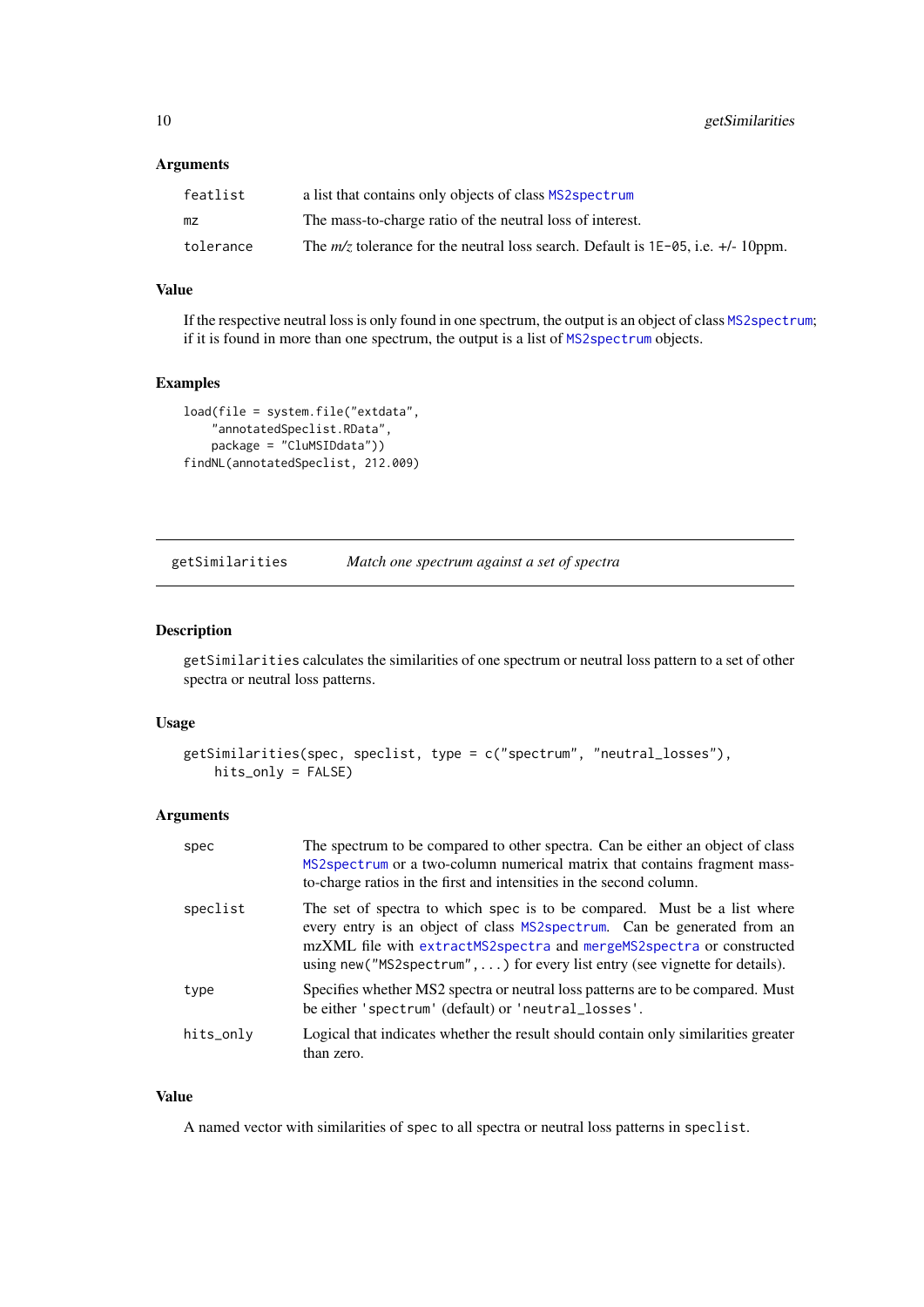#### <span id="page-10-0"></span>getSpectrum 11

#### Examples

```
load(file = system.file("extdata",
    "annotatedSpeclist.RData",
    package = "CluMSIDdata"))
getSimilarities(annotatedSpeclist[[137]],
                annotatedSpeclist, hits_only = TRUE)
```
getSpectrum *Access individual spectra from a list of spectra by various slot entries*

#### Description

As accessing S4 objects within lists is not trivial, getSpectrum can be used to access individual or several [MS2spectrum](#page-14-1) objects by their slot entries.

#### Usage

```
getSpectrum(featlist, slot, what, mz.tol = 1e-05, rt.tol = 30)
```
#### Arguments

| featlist | a list that contains only objects of class MS2spectrum                                                                                                                |  |
|----------|-----------------------------------------------------------------------------------------------------------------------------------------------------------------------|--|
| slot     | The slot to be searched (invalid slot arguments will produce errors). Possible<br>values are:                                                                         |  |
|          | $\cdot$ 'id'<br>• 'annotation'<br>• 'precursor' $(m/z)$ of precursor ion)<br>• 'rt' (retention time of precursor)                                                     |  |
| what     | the search term or number, must be character for 'id' and 'annotation' and<br>numeric for 'precursor' and 'rt' See vignette for examples.                             |  |
| mz.tol   | the tolerance used for precursor ion $m/z^*$ searches, defaults to 1E-05 (+/-<br>10ppm)                                                                               |  |
| rt.tol   | the tolerance used for precursor ion retention time searches, defaults to 30s; high<br>values can be used to specify retention time ranges (see vignette for example) |  |

#### Value

If the only one spectrum matches the search criteria, the output is an object of class [MS2spectrum](#page-14-1); if more than one spectrum matches, the output is a list of [MS2spectrum](#page-14-1) objects.

```
load(file = system.file("extdata",
    "annotatedSpeclist.RData",
    package = "CluMSIDdata"))
getSpectrum(annotatedSpeclist, "annotation", "pyocyanin")
getSpectrum(annotatedSpeclist, "id", "M244.17T796.4")
```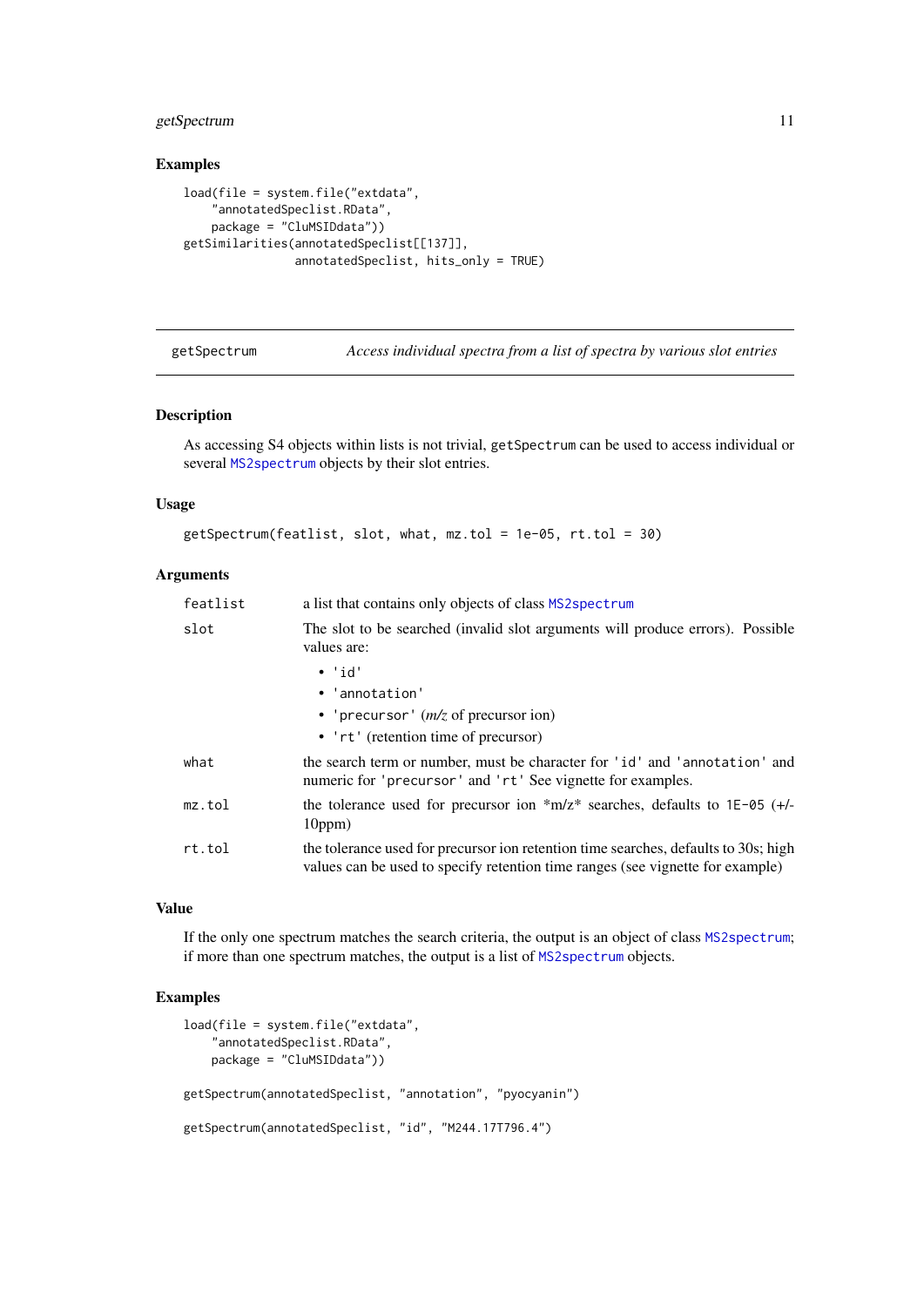```
getSpectrum(annotatedSpeclist, "precursor", 286.18, mz.tol = 1E-03)
six_eight <- getSpectrum(annotatedSpeclist, "rt", 420, rt.tol = 60)
```
<span id="page-11-1"></span>HCplot *Generate cluster dendrogram or heatmap from spectral similarity data*

#### Description

HCplot() performs hierarchical clustering of spectral similarity data using average linkage as agglomeration criterion like [HCtbl](#page-12-1) and generates either a circular dendrogram or a combination of dendrogram and heatmap.

#### Usage

 $HCplot(distmat, h = 0.95, type = c("dendrogram", "heatmap"), ...)$ 

#### Arguments

| distmat  | A distance matrix as generated by distance Matrix.                                                                                                              |
|----------|-----------------------------------------------------------------------------------------------------------------------------------------------------------------|
| h        | Height where the tree is to be cut, defaults to $\theta$ . 95. See cutree for details.                                                                          |
| type     | Specifies which visualisation is to be generated: "dendrogram" (default) for a<br>circular dendrogram or "heatmap" for a combination of dendrogram and heatmap. |
| $\cdots$ | Additional graphical parameters passed to plot. phylo (for type = "dendrogram")<br>or $gplots$ ::heatmap. 2 (for type = "heatmap")                              |

#### Value

A plot as specified by type.

```
load(file = system.file("extdata",
    "distmat.RData",
    package = "CluMSIDdata"))
HCplot(distmat[1:50, 1:50], h = 0.8, type = "heatmap")
```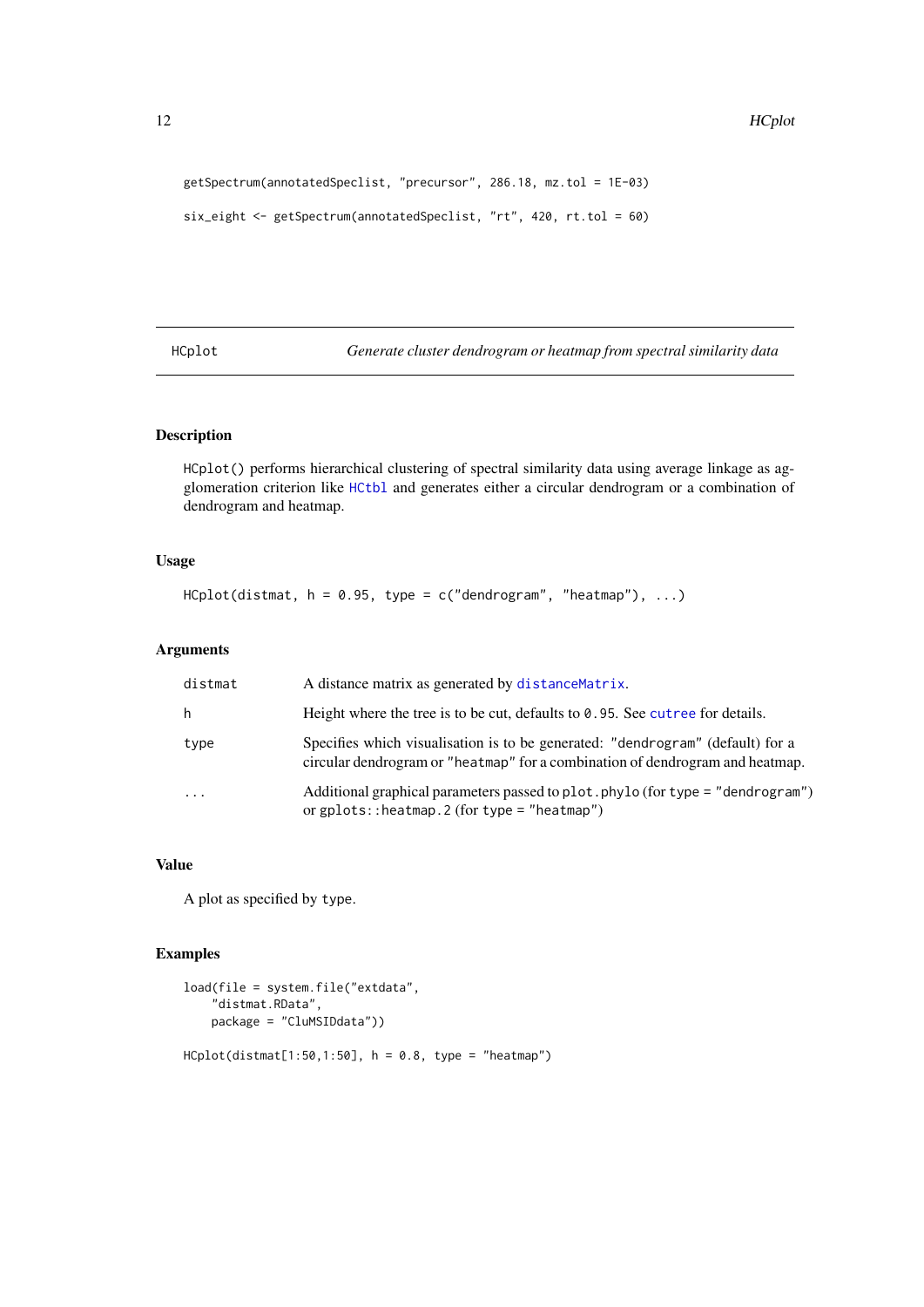<span id="page-12-1"></span><span id="page-12-0"></span>

#### Description

HCtbl() performs hierarchical clustering of spectral similarity data using average linkage as agglomeration criterion.

#### Usage

```
HCtb1(distmat, h = 0.95)
```
#### Arguments

| distmat | A distance matrix as generated by distance Matrix.                                      |
|---------|-----------------------------------------------------------------------------------------|
|         | Height where the tree is to be cut, defaults to $\theta$ . 95. See cut ree for details. |

#### Value

A data.frame with name and cluster ID for each feature in distmat.

#### See Also

[HCplot](#page-11-1)

#### Examples

```
load(file = system.file("extdata",
    "distmat.RData",
    package = "CluMSIDdata"))
my_HCtb1 \leq HCtb1(distmat[1:50,1:50], h = 0.8)
```
MDSplot *Multidimensional scaling of spectral similarity data*

#### Description

MDSplot() is used to generate multidimensional scaling plots from spectral similarity data. An interactive visualisation can be produced using plotly.

```
MDSplot(distmat, interactive = FALSE, highlight_annotated = FALSE, ...)
```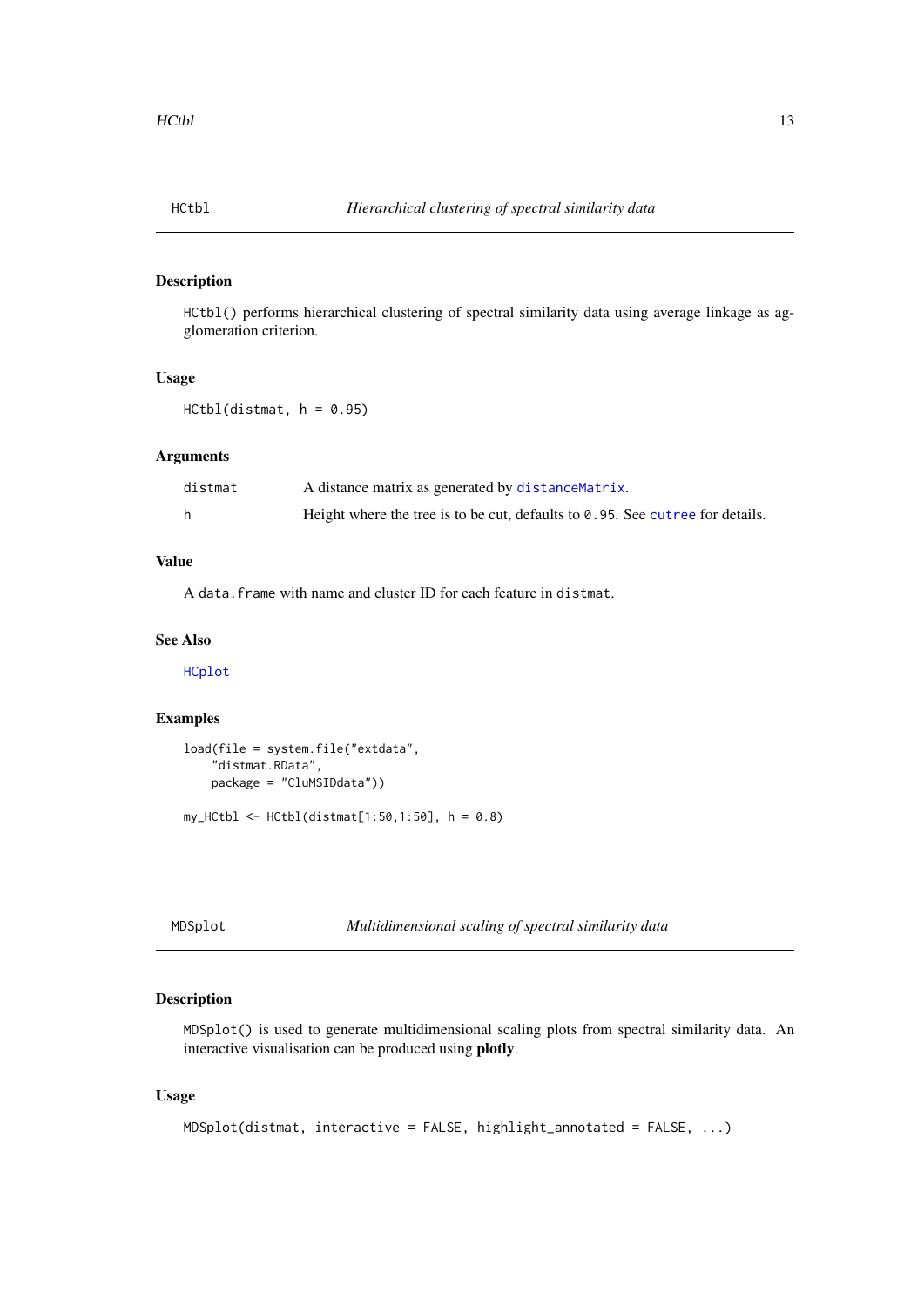#### <span id="page-13-0"></span>Arguments

| distmat             | A distance matrix as generated by distance Matrix.                                                                                                                                                        |
|---------------------|-----------------------------------------------------------------------------------------------------------------------------------------------------------------------------------------------------------|
| interactive         | Logical, defaults to FALSE. If TRUE, an interactive visualisation is generated us-<br>ing <b>plotly</b> .                                                                                                 |
| highlight_annotated |                                                                                                                                                                                                           |
|                     | Logical, defaults to FALSE. If TRUE, points for features for which an annotation<br>was added before using distance Matrix are highlighted by red colour, while<br>other points are grey in the MDS plot. |
| .                   | Additional arguments passed to geom_point(), e.g. pch, size or alpha.                                                                                                                                     |
|                     |                                                                                                                                                                                                           |

#### Value

An MDS plot generated with the help of [cmdscale](#page-0-0), [ggplot](#page-0-0) and, if interactive, [ggplotly](#page-0-0).

#### Examples

```
load(file = system.file("extdata",
    "distmat.RData",
    package = "CluMSIDdata"))
```
MDSplot(distmat, highlight\_annotated = TRUE)

<span id="page-13-1"></span>mergeMS2spectra *Merge MS2 spectra with or without external peak table*

#### Description

mergeMS2spectra is used to merge MS2 spectra that come from the same precursor. It does so either by grouping spectra of the same precursor *m/z* that fall into a defined retention time window (rt\_tolerance) or by grouping spectra to peaks from an externally supplied peak table. Please see the vignette for more details.

#### Usage

```
mergeMS2spectra(ms2list, mz_tolerance = 1e-05, rt_tolerance = 30,
   peaktable = NULL, exclude_unmatched = FALSE)
```
#### Arguments

| ms2list      | A list of MS2 spectrum objects to be merged.                                                                                                                                                                                                                                                                                                                                                                                                                                                          |
|--------------|-------------------------------------------------------------------------------------------------------------------------------------------------------------------------------------------------------------------------------------------------------------------------------------------------------------------------------------------------------------------------------------------------------------------------------------------------------------------------------------------------------|
| mz_tolerance | The $m/z$ tolerance to be used for merging, default is 1e-5, i.e. $+\prime$ -10ppm. If<br>the mass-to-charge ratios of two peaks differ less than mz_tolerance, they are<br>assumed to have the same $m/z$                                                                                                                                                                                                                                                                                            |
| rt_tolerance | The retention time tolerance used for merging features. If used without a peak<br>table, rt_tolerance is the maximum retention time difference between to sub-<br>sequent spectra of the same precursor $m/z$ with which they are still assumed to<br>belong to the same feature If used with an external peak table, rt_tolerance<br>is the maximum retention time difference between a spectrum and a peak in the<br>peak table with which the spectrum is still considered to belong to that peak. |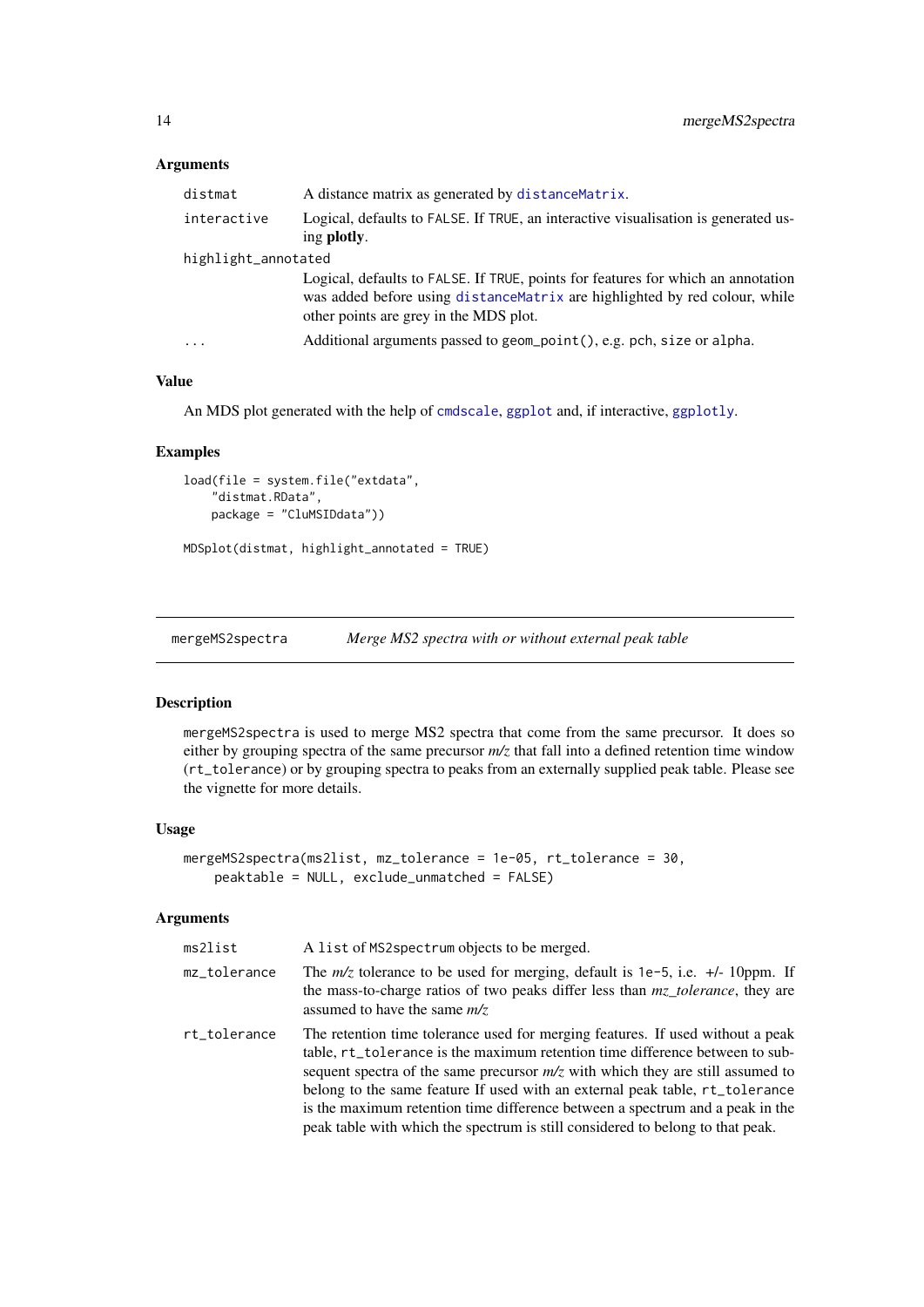<span id="page-14-0"></span>

| peaktable         | An external peak table, e.g. from XCMS, that serves as a template for grouping   |
|-------------------|----------------------------------------------------------------------------------|
|                   | spectra. The peaktable must be a three-column data. frame with feature ID, $m/z$ |
|                   | and retention time for each peak/feature.                                        |
| exclude_unmatched |                                                                                  |
|                   | If an external peak table is used: Should spectra that do not match to any       |
|                   | peak/feature in the peak table be exclude from the resulting list?               |

#### Value

A merged list of [MS2spectrum](#page-14-1) objects.

#### Examples

```
my_spectra <- extractMS2spectra(MSfile = system.file("extdata",
                                 "PoolA_R_SE.mzXML",
                                package = "CluMSIDdata"),
                                min\_peaks = 4, RTlims = c(0,5))
```
my\_merged\_spectra <- mergeMS2spectra(my\_spectra, rt\_tolerance = 20)

<span id="page-14-1"></span>

| MS2spectrum-class | A custom S4 class for MS2 spectra, neutral loss patterns and respec- |
|-------------------|----------------------------------------------------------------------|
|                   | tive metainformation                                                 |

#### Description

A custom S4 class for MS2 spectra, neutral loss patterns and respective metainformation

#### Usage

```
## S4 method for signature 'MS2spectrum'
show(object)
## S4 method for signature 'MS2spectrum'
precursorMz(object)
## S4 method for signature 'MS2spectrum'
rtime(object)
## S4 method for signature 'MS2spectrum'
intensity(object)
## S4 method for signature 'MS2spectrum'
mz(object)
## S4 method for signature 'MS2spectrum,ANY'
peaksCount(object)
```
#### Arguments

object An object of class [MS2spectrum](#page-14-1)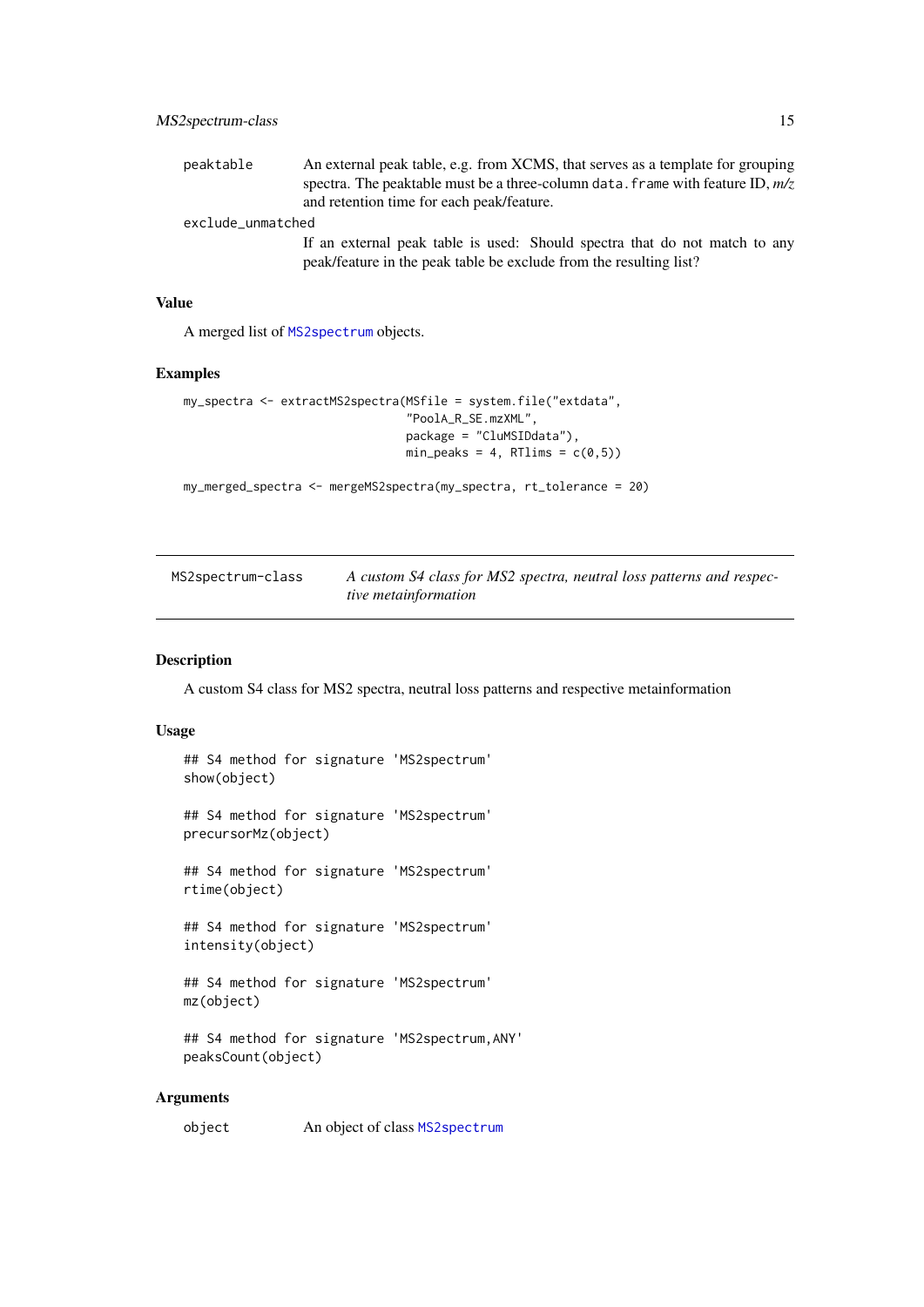#### <span id="page-15-0"></span>Value

Prints information from the object slots with exception of 'spectrum' and 'neutral\_losses' where only a summary is given.

#### Methods (by generic)

- show: A show generic for MS2spectra.
- precursorMz: Method forMSnbase::precursorMz for [MS2spectrum](#page-14-1) objects. Accesses precursor slot and returns precursor *m/z* as a numeric.
- rtime: Method forMSnbase::rtime for [MS2spectrum](#page-14-1) objects. Accesses rt slot and returns retention time as a numeric.
- intensity: Method forMSnbase::intensity for [MS2spectrum](#page-14-1) objects. Accesses spectrum slot and returns the intensity column as a numeric vector.
- mz: Method forMSnbase::mz for [MS2spectrum](#page-14-1) objects. Accesses spectrum slot and returns the *m/z* column as a numeric vector.
- peaksCount: Method forMSnbase::mz for [MS2spectrum](#page-14-1) objects. Accesses spectrum slot and returns the number of peaks as a numeric.

#### **Slots**

id a character string similar to the ID used by XCMSonline or the ID given in a predefined peak list

annotation a character string containing a user-defined annotation, defaults to empty

precursor (median) *m/z* of the spectrum's precursor ion

rt (median) retention time of the spectrum's precursor ion

- polarity the ionisation polarity, "positive" or "negative"
- spectrum the actual MS2 spectrum as two-column matrix (column 1 is (median) *m/z*, column 2 is (median) intensity of the product ions)
- neutral\_losses a neutral loss pattern generated by subtracting the product ion mass-to-charge ratios from the precursor *m/z* in a matrix format analogous to the spectrum slot

networkplot *Correlation network from spectral similarity data*

#### Description

networkplot() is used to generate correlation networks from spectral similarity data. An interactive visualisation can be produced using plotly.

```
networkplot(distmat, interactive = FALSE, show_labels = FALSE,
    label_size = 1.5, highlight_annotated = FALSE,
    min\_similarity = 0.1, exclude_singletons = FALSE)
```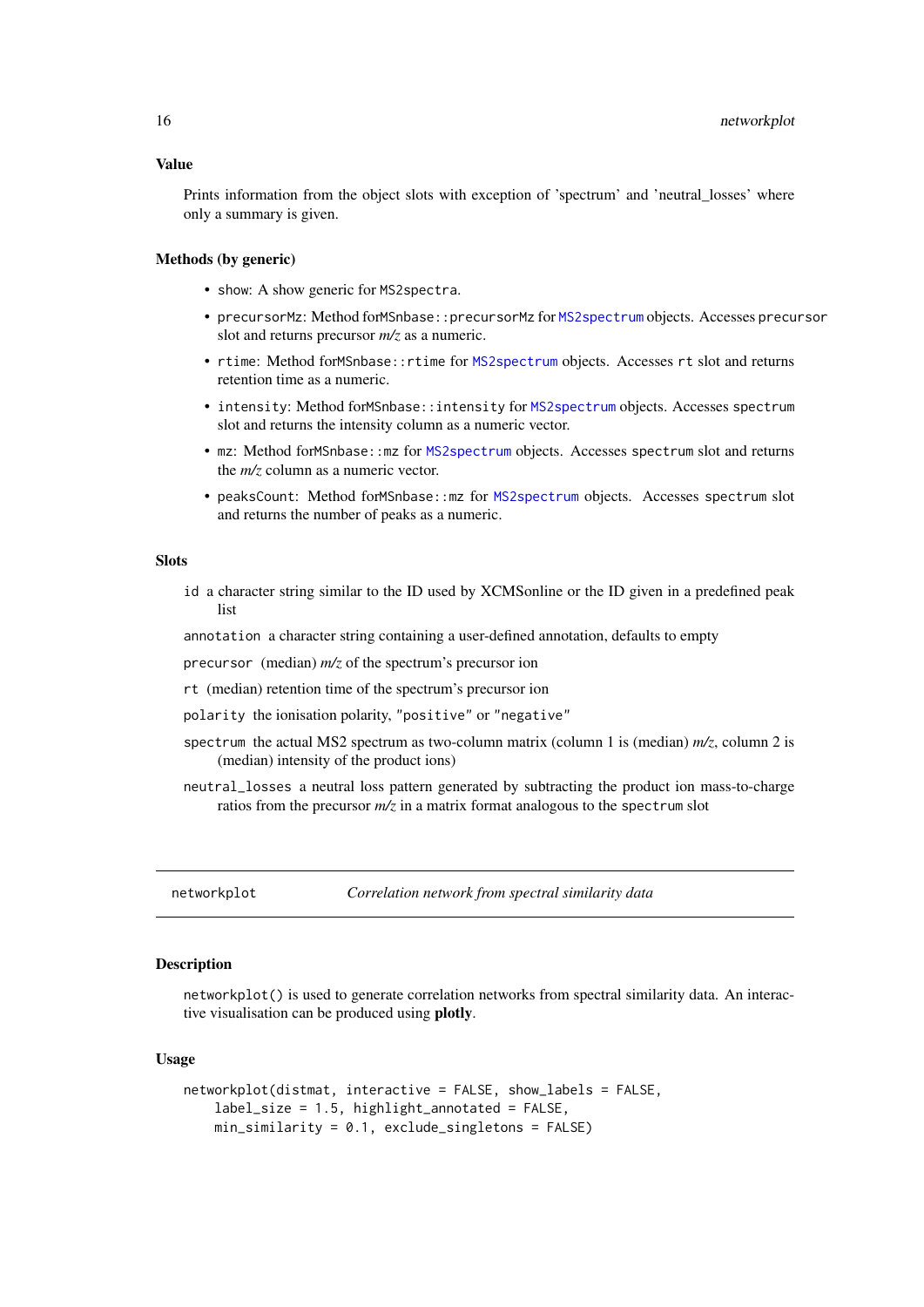#### <span id="page-16-0"></span>OPTICSplot 17

#### Arguments

| distmat             | A distance matrix as generated by distance Matrix.                                                                                                                                                            |  |
|---------------------|---------------------------------------------------------------------------------------------------------------------------------------------------------------------------------------------------------------|--|
| interactive         | Logical, defaults to FALSE. If TRUE, an interactive visualisation is generated us-<br>ing plotly.                                                                                                             |  |
| show_labels         | Logical, defaults to FALSE. If TRUE, feature IDs are printed as labels in the net-<br>work plot. Argument has no effect if interactive is TRUE (because in this case,<br>labels are displayed on mouse-over). |  |
| label_size          | Numeric, defaults to 1.5. If show_labels is TRUE and interactive is FALSE,<br>label_size defines the size of labels in the plot.                                                                              |  |
| highlight_annotated |                                                                                                                                                                                                               |  |
|                     | Logical, defaults to FALSE. If TRUE, points for features for which an annotation<br>was added before using distance Matrix are highlighted by red colour, while<br>other points are grey in the network plot. |  |
|                     | min_similarity Numeric, defaults to 0.1. The minimum spectral contrast angle (seecossim)<br>that is considered a spectral similarity and hence a connection in the network.                                   |  |
| exclude_singletons  |                                                                                                                                                                                                               |  |
|                     | Logical, defaults to FALSE. If TRUE, features that have no connection to any other<br>feature will not be displayed in the network plot.                                                                      |  |

#### Value

A network plot generated with the help of [network](#page-0-0), [ggnet2](#page-0-0) and, if interactive, [ggplotly](#page-0-0). Edge weights correspond to spectral similarities.

#### Examples

```
load(file = system.file("extdata",
    "distmat.RData",
   package = "CluMSIDdata"))
networkplot(distmat[1:50,1:50], show_labels = TRUE,
                exclude_singletons = TRUE)
```

```
Visualisation of density-based clustering of spectral similarity data
```
#### Description

OPTICSplot() performs density-based clustering of spectral similarity data using the OPTICS algorithm like [OPTICStbl](#page-17-1) and creates a reachability distance plot.

```
OPTICSplot(distmat, eps = 10000, minPts = 3, eps_cl = 0.5, \dots)
```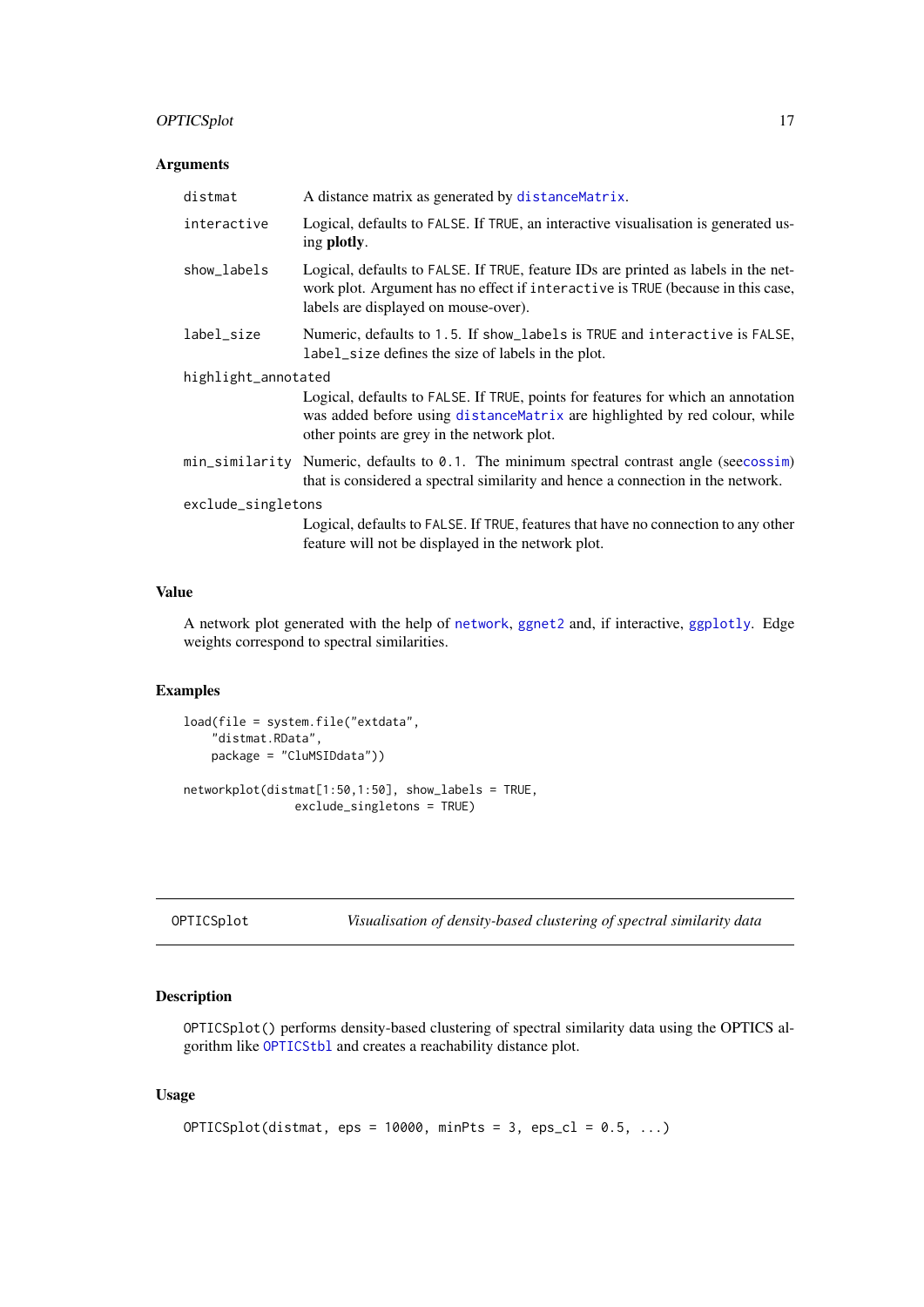#### <span id="page-17-0"></span>Arguments

| distmat   | A distance matrix as generated by distance Matrix.                           |
|-----------|------------------------------------------------------------------------------|
| eps       | <b>OPTICS</b> parameters, see optics.                                        |
| minPts    | <b>OPTICS</b> parameters, see optics.                                        |
| eps_cl    | The reachability distance used for cluster determination, see extractDBSCAN. |
| $\ddotsc$ | Additional graphical parameters to be passed to plot()                       |

#### Details

The function internally uses [optics](#page-0-0) and [extractDBSCAN](#page-0-0) from the dbscan package.

#### Value

A reachability distance plot as visualisation of OPTICS clustering, see cod[eextractDBSCAN.](#page-0-0)

#### See Also

**OPTICStbl** 

#### Examples

```
load(file = system.file("extdata",
    "distmat.RData",
    package = "CluMSIDdata"))
```
OPTICSplot(distmat[1:50,1:50], eps\_cl = 0.7)

<span id="page-17-1"></span>OPTICStbl *Density-based clustering of spectral similarity data*

#### Description

OPTICStbl() performs density-based clustering of spectral similarity data using the OPTICS algorithm.

#### Usage

```
OPTICStbl(distmat,eps = 10000, minPts = 3,eps_cl = 0.5)
```
#### Arguments

| distmat     | A distance matrix as generated by distance Matrix.                           |
|-------------|------------------------------------------------------------------------------|
| eps, minPts | <b>OPTICS</b> parameters, see optics.                                        |
| eps_cl      | The reachability distance used for cluster determination, see extractDBSCAN. |

#### Details

The function internally uses [optics](#page-0-0) and [extractDBSCAN](#page-0-0) from the dbscan package.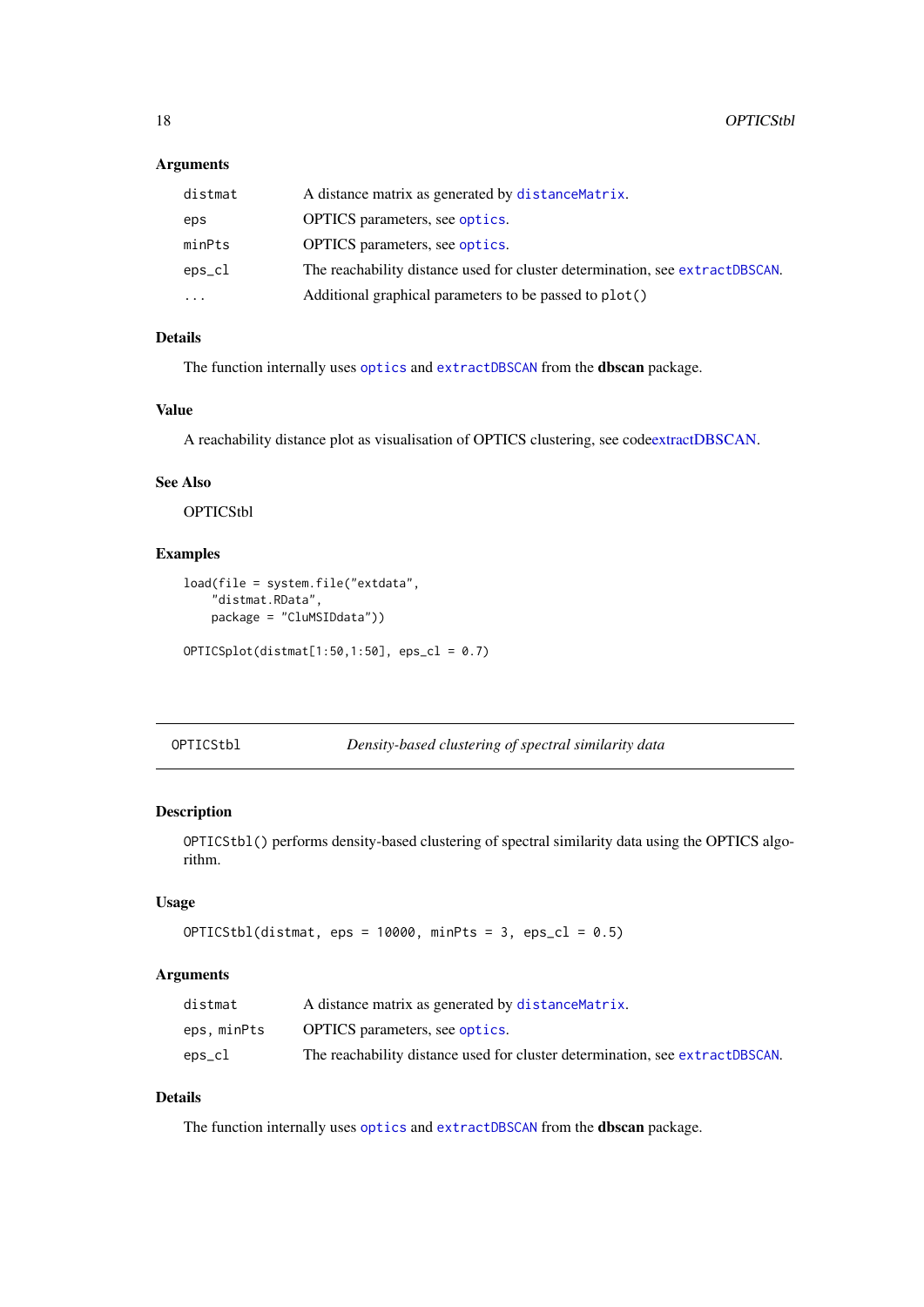<span id="page-18-0"></span>pseudospectrum-class 19

#### Value

A data.frame with feature name, cluster ID and OPTICS order for each feature in distmat.

#### See Also

**OPTICSplot** 

#### Examples

```
load(file = system.file("extdata",
    "distmat.RData",
    package = "CluMSIDdata"))
my_OTPICStbl \leftarrow OPTICStbl(distmat[1:50, 1:50], \text{eps_cl} = 0.7)
```
<span id="page-18-1"></span>pseudospectrum-class *A custom S4 class for MS1 pseudospectra and respective metainformation*

#### Description

A custom S4 class for MS1 pseudospectra and respective metainformation

#### **Slots**

id a the "pcgroup" number assigned by CAMERA

annotation a character string containing a user-defined annotation, defaults to empty

rt (median) retention time of the ions contained in the pseudospectrum

spectrum the actual MS1 pseudospectrum as two-column matrix (column 1 is (median) *m/z*, column 2 is (median) intensity of the ions)

specplot *Create a basic plot of MS2 spectra*

#### Description

specplot creates a very basic plot of MS2 spectra from [MS2spectrum](#page-14-1) or [pseudospectrum](#page-18-1) objects.

#### Usage

specplot(spec, ...)

#### Arguments

| spec     | An object of class MS2 spectrum or pseudospectrum      |
|----------|--------------------------------------------------------|
| $\cdots$ | Additional graphical parameters to be passed to plot() |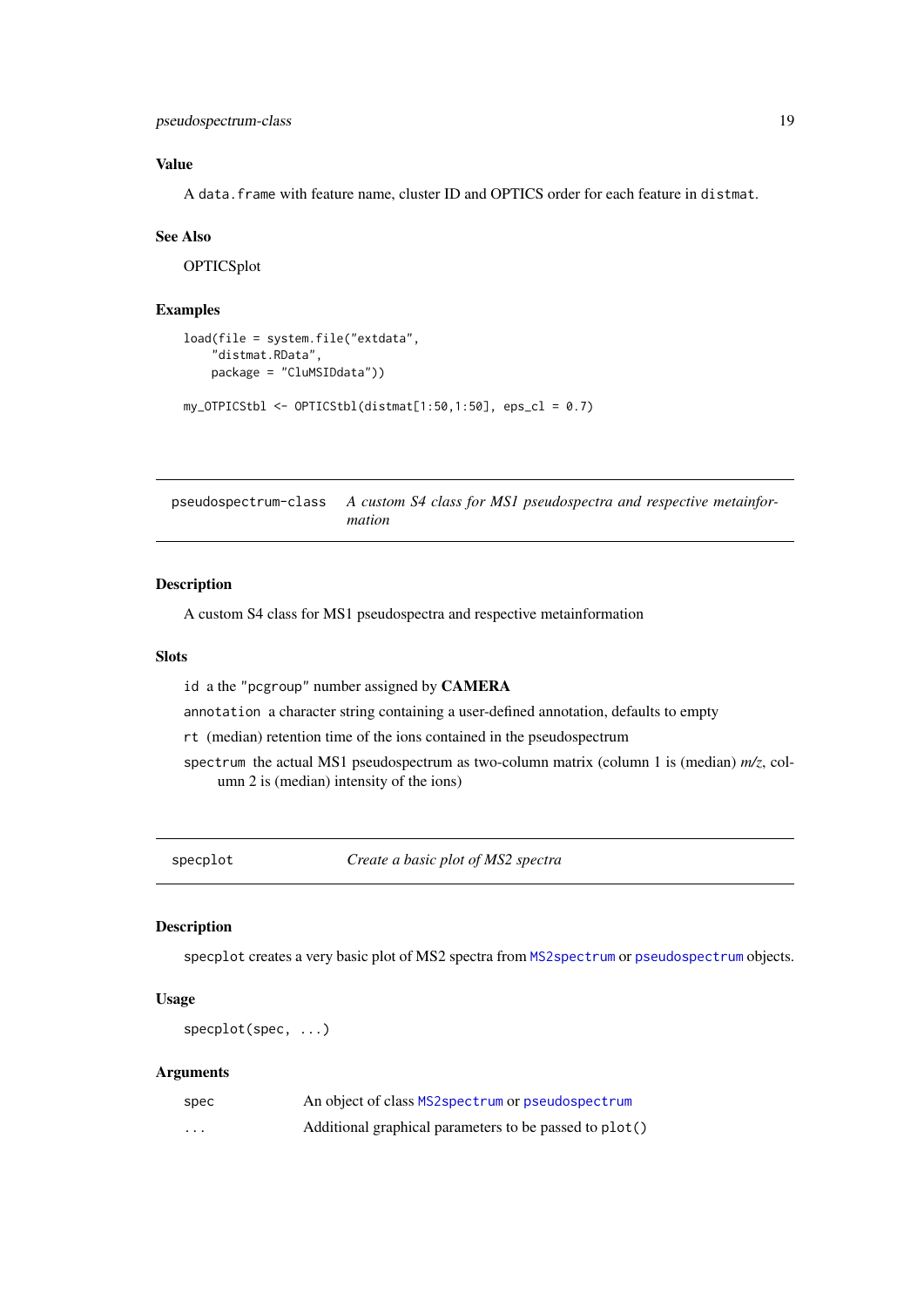#### Value

A plot of the MS2 spectrum saved in the spectrum slot of spec.

#### Examples

```
load(file = system.file("extdata",
    "annotatedSpeclist.RData",
    package = "CluMSIDdata"))
```
specplot(annotatedSpeclist[[1]])

splitPolarities *Separate spectra with different polarities from the same run*

#### Description

Using splitPolarities, spectra with different polarities from the same run can be separated, e.g. when processing spectra recorded with polarity-switching.

#### Usage

```
splitPolarities(ms2list, polarity = c("positive", "negative"))
```
#### Arguments

| ms2list  | A list of MS2 spectrum objects as produced by extractMS2 spectra.         |
|----------|---------------------------------------------------------------------------|
| polarity | The polarity of spectra to be analysed, must be "positive" or "negative". |

#### Value

A list of [MS2spectrum](#page-14-1) objects that contains only spectra with the given polarity.

```
my_spectra <- extractMS2spectra(MSfile = system.file("extdata",
                                "PoolA_R_SE.mzXML",
                                package = "CluMSIDdata"),
                                min\_peaks = 4, RTlims = c(0,5))
my_positive_spectra <- splitPolarities(my_spectra, "positive")
```
<span id="page-19-0"></span>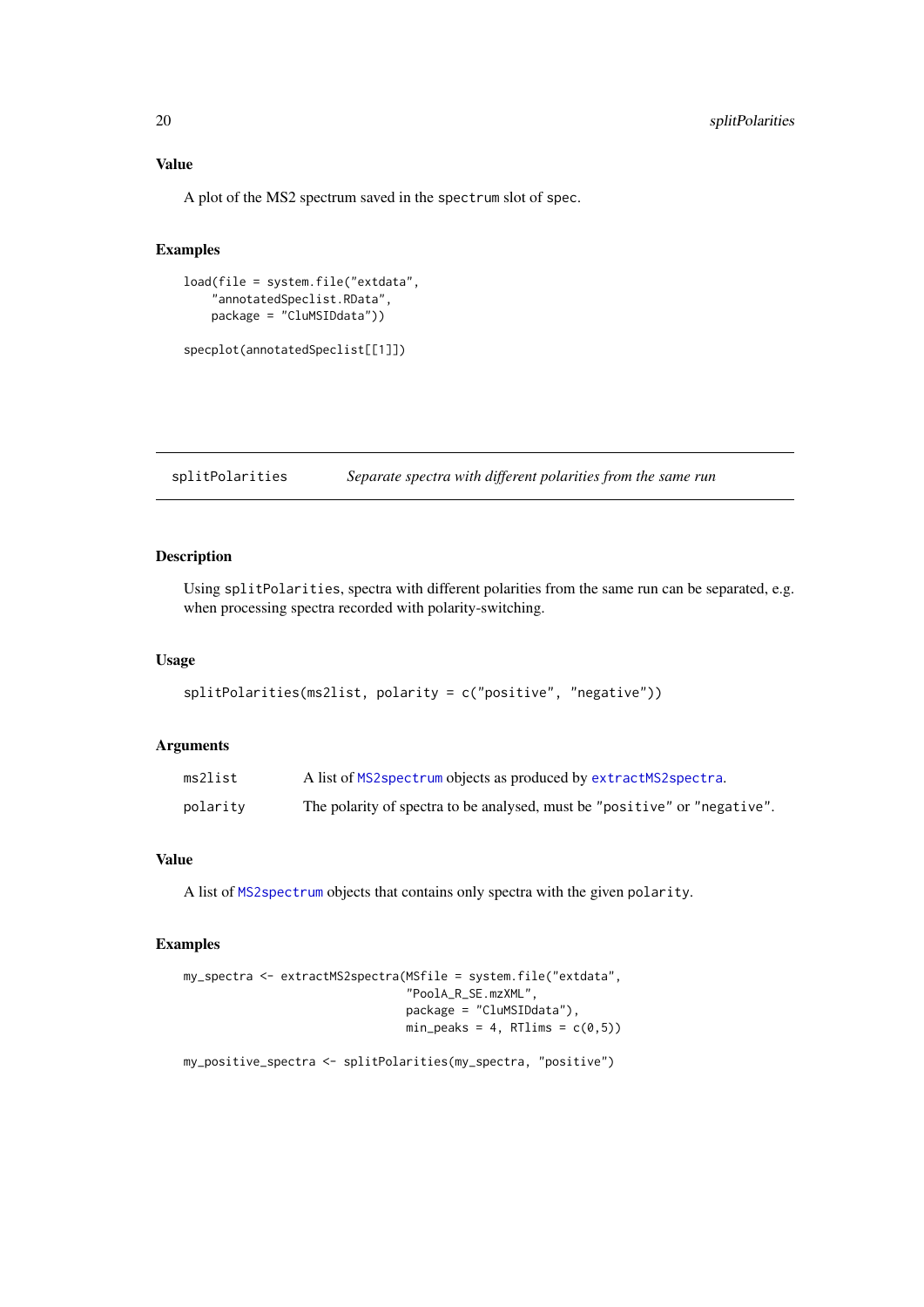<span id="page-20-1"></span><span id="page-20-0"></span>writeFeaturelist *Write feature information from list of* MS2spectrum *objects*

#### Description

writeFeaturelist uses [featureList](#page-7-1) to generate a data.frame that contains feature ID, precurosur  $m/z$  and retention time for all features contained in a list of MS2spectrum objects as produced by extractMS2spectra and mergeSpecList and writes it to a csv file.

#### Usage

```
writeFeaturelist(featlist, filename = "pre_anno.csv")
```
#### Arguments

| featlist | A list of MS2 spectrum objects as produced by extractMS2 spectra and merge SpecList |
|----------|-------------------------------------------------------------------------------------|
| filename | The desired file name of the csy file, default is "pre_anno.csy"                    |

#### Details

Although originally designed for lists of MS2spectrum objects, the function also works with lists of pseudospectrum objects. In this case, NA is given for precursor *m/z*.

#### Value

A csv file that contains feature ID, precurosur *m/z* and retention time. The file has a header but no row names and is separated by ','.

```
load(file = system.file("extdata",
    "featlist.RData",
    package = "CluMSIDdata"))
writeFeaturelist(featlist, filename = "pre_anno.csv")
```